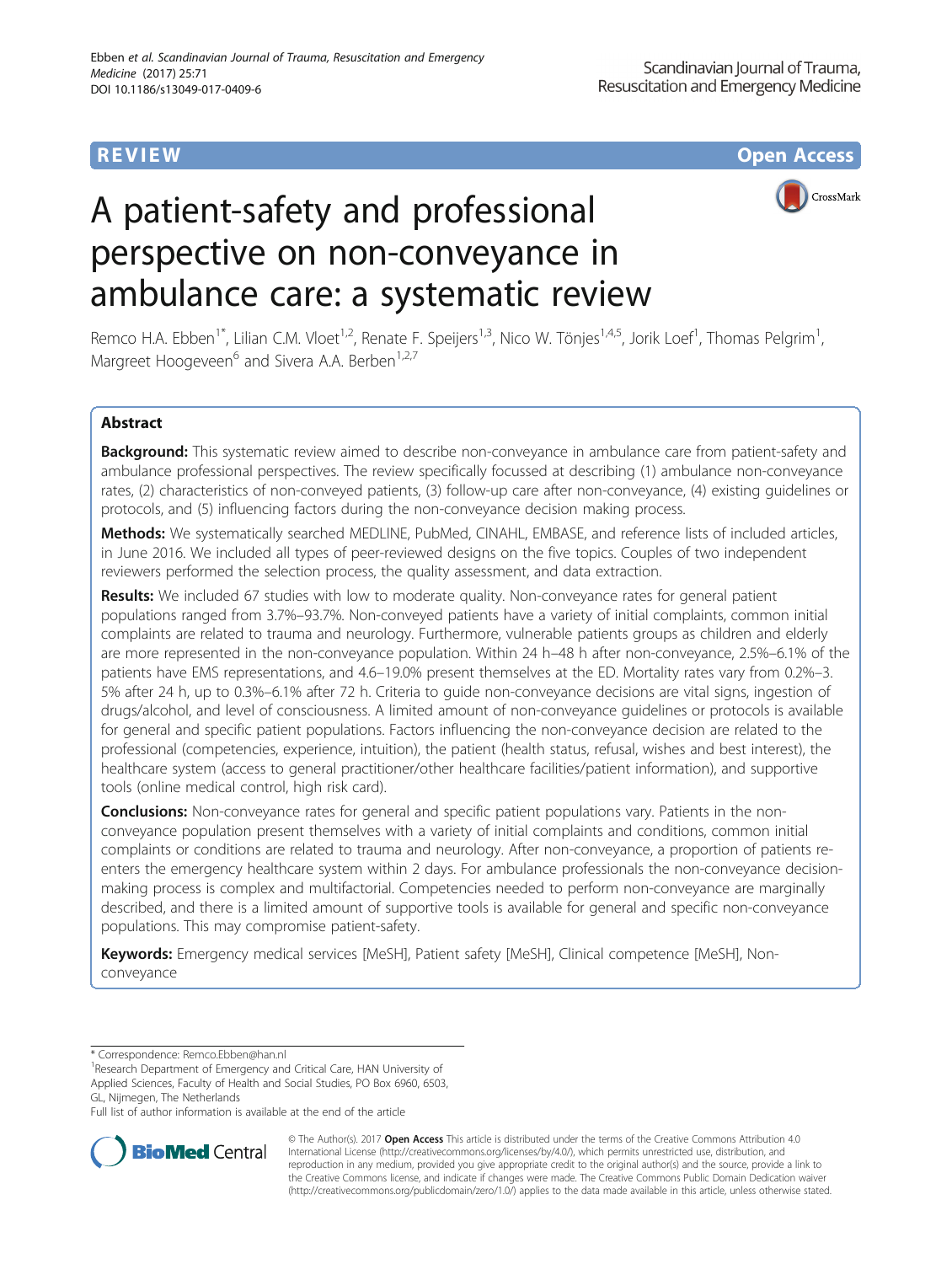# Background

The past decades, ambulance care has evolved from a health care facility that conveys patients to the hospital, into emergency medical services (EMS) that provide advanced out-of-hospital care for (non-) life-threatening conditions [[1](#page-17-0), [2](#page-17-0)]. At the same time, the utilization of ambulance care has increased throughout the developed world, with various underlying reasons such as ageing of the population, changes in social support, accessibility and costs [[3\]](#page-17-0). Together, these developments put a growing demand on ambulance systems and ambulance capacity, the emergency departments (ED) and the wider healthcare system, and this may compromise patient safety, healthcare quality, and access [\[3](#page-17-0)]. In addition to this growing demand, frequent overcrowding of the ED occurs [[4](#page-17-0), [5](#page-17-0)].

The ambulance process is situated within this context. This process often results in patient conveyance to an ED or other healthcare facility, but ambulance care can also result in patients not being conveyed. The NHS Litigation Authority (2012) defines conveyance as "the transfer of patients, medical and clinical personnel, equipment and associated records, as appropriate including from one healthcare facility to another as well as the initial journey from the scene." [[6](#page-17-0)]. Non-conveyance is defined as "an ambulance deployment as appropriate, where the patient after examination and/or treatment on-scene does not require conveyance with medical personnel and equipment to the healthcare facility" [\[7](#page-18-0)]. Non-conveyed patients can be treated and 'discharged' on-scene, or may be referred to other (primary) healthcare facilities such as the general practitioner. According to the literature, non-conveyance can be divided in two categories: the patient-initiated refusal and the ambulance professional decision [[8\]](#page-18-0). Often, non-conveyance is a combination of these two categories.

Non-conveyance rates of patients who received onscene emergency care from an ambulance emergency crew, have been reported up to 30% [\[9](#page-18-0), [10\]](#page-18-0). On the other hand, it has been estimated that 11%–61% of the conveyances is medically not necessary [\[11\]](#page-18-0). Factors influencing these non-conveyance rates are patients with low-acuity problems or primary care problems who call an ambulance [[12](#page-18-0), [13\]](#page-18-0), accuracy of triage systems at the EMS dispatch centre [\[14\]](#page-18-0), and professional competencies [[15](#page-18-0)].

The priority to conduct research on non-conveyance is reflected on the Dutch National Pre-hospital Research Agenda for EMS 2014–2018 [\[16](#page-18-0)]. From patient-safety and professional perspective, little is known about nonconveyance. Insight into characteristics and outcomes of the non-conveyance patients is lacking. Furthermore, it is unknown how often non-conveyance exactly occurs, which complaints non-conveyed patients have, what care is provided after non-conveyance, and how often these patients have adverse events. Conversely from the professional perspective, little is known about the on-scene nonconveyance decision-making process. As ambulance care has become a more complex environment, ambulance professionals are faced with decision-making over multiple care options as conveyance to an emergency department, or another non-emergency service, treat-and-release or referral to another healthcare professional [\[17](#page-18-0)]. Literature described that this decision-making process requires adequate competencies, skills and clinical reasoning of ambulance professionals [\[18](#page-18-0)], although ambulance professionals curricula include a little on conveyance decision making [[19](#page-18-0)]. Also, few ambulance services developed non-conveyance protocols and policies [[20](#page-18-0)]. However, the question is whether the literature describes guidelines, protocols or triage criteria to support the ambulance professionals in the decision making process for non-conveyance, how competent are they to decide and apply for non-conveyance, and how are they influenced during the decision making process for nonconveyance? These aspects of patient safety and ambulance professional perspectives related to non-conveyance in ambulance EMS have not yet been synthesized in an overview.

#### Aim

The aim of this systematic review is twofold. The first aim is safety orientated, as we want to describe nonconveyance rates, characteristics of patients, and followup care after non-conveyance. The second aim is formulated from the perspective of the ambulance professional, as we want to describe available guidelines or protocols and triage criteria, competencies needed by ambulance professionals to make appropriate (non-) conveyance decisions, and also to describe which factors influence ambulance professionals during the decisionmaking process.

# **Methods**

## Design

A systematic review of the literature was performed according to the steps of the [Cochrane Handbook for Sys](http://training.cochrane.org/handbook)[tematic Reviews of Interventions](http://training.cochrane.org/handbook) [[21\]](#page-18-0). This review is reported in concordance with the Preferred Reporting Items for Systematic reviews and Meta-Analyses (Additional file [1:](#page-17-0) PRISMA) statement [\[22\]](#page-18-0).

## Search strategy

Firstly, the Cochrane database for systematic reviews and the DARE database were checked for a similar review (protocol). No review was identified, therefore systematic searches were performed in MEDLINE (EBSCO), PubMed, CINAHL (EBSCO), and EMBASE (OVID) in June 2016. Search strategies were developed to represent 'terms for non-conveyance' AND 'terms for pre-hospital ambulance care'. Full search strategies per database are given in Additional file [2:](#page-17-0) Appendix 1.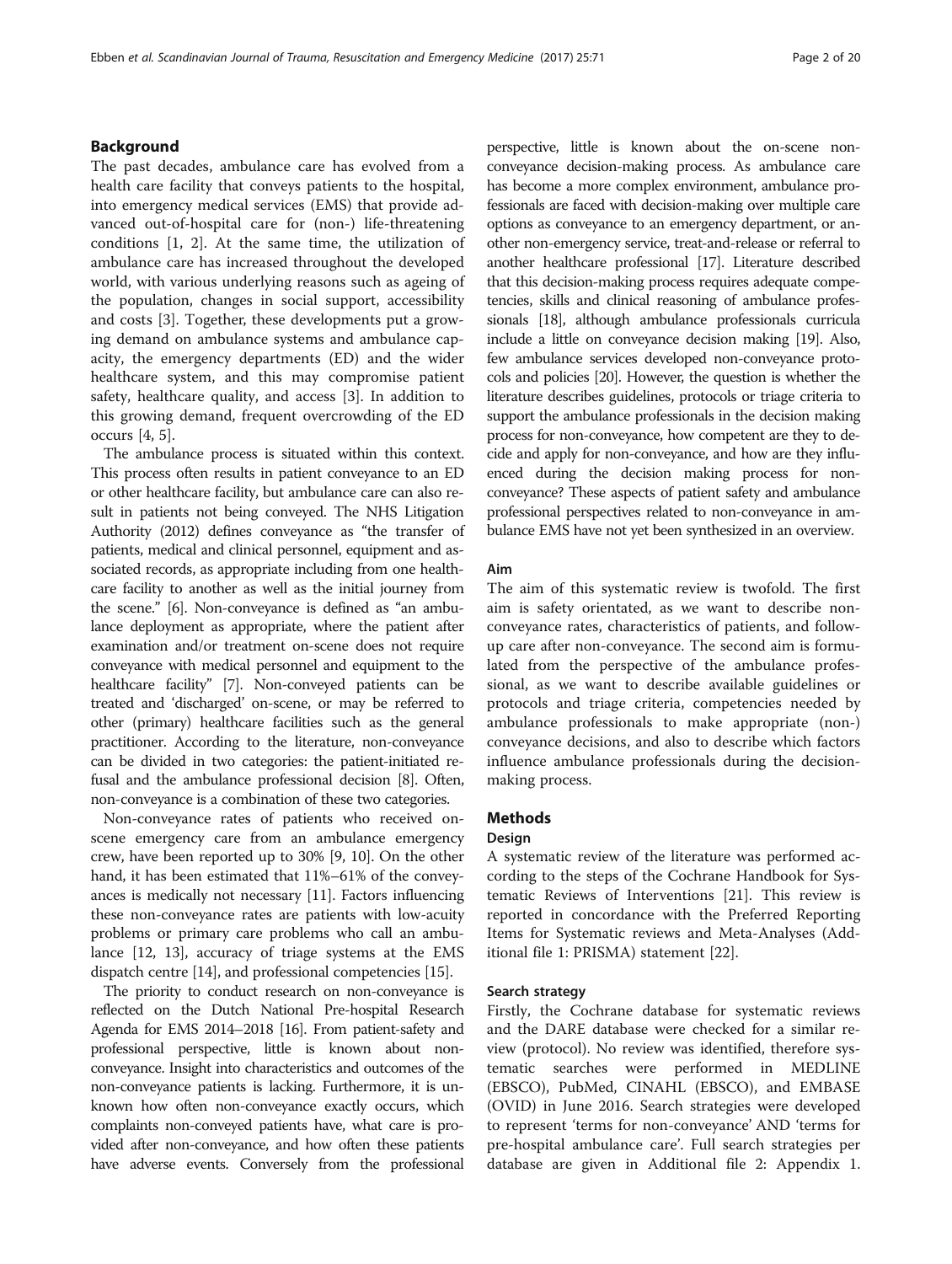Searches were not restricted by year of publication. In addition to the electronic searches, after full-text inclusion we hand-searched reference lists to identify relevant studies.

## Study selection procedure

We included all types of peer-reviewed systematic reviews, and quantitative or qualitative designs in real clinical practice or simulation situations, on nonconveyance. We defined non-conveyance as 'the situation where an ambulance was dispatched and where the patient received on-scene diagnostics and/or treatment, followed by professional and/or patient initiated non-conveyance to the ED or another emergency care facility'. Studies were included when reporting on one or more of the following criteria:

- Non-conveyance rates;
- Characteristics of non-conveyed patients;
- Follow-up care after non-conveyance;
- Non-conveyance guidelines, protocols, or on-scene triage criteria;
- Professional competencies needed to initiate nonconveyance;
- Factors influencing the non-conveyance decisionmaking process.

Conference abstracts, narrative reviews, editorials, personal communications, or unpublished studies were excluded. All articles were screened on title and abstract by two independent reviewers (RE, SB, RS, NT, LV). In case of doubt, a third reviewer (SB, LV) was asked to make a final decision. The remaining articles were screened full text by two independent reviewers (RE, SB, RS, NT, JL, LV). In addition, reference lists of included articles were screened (RE, JL) and potentially relevant publications were screened in a similar way (RE, RS, NT, JL).

## Quality assessment

To assess the risk of bias of (pre-, or quasi-) experimental studies we used the 'risk of bias assessment tool' [\[21](#page-18-0)]. This tool is a domain-based evaluation to assess selection bias, performance bias, attrition bias, detection bias and reporting bias. For non-randomized studies, the Cochrane collaboration recommends to add additional domains. Therefore, we added two domains to the tool: (1) randomization (yes/no), and (2) control group (yes/ no). To assess the quality of systematic reviews we used AMSTAR, as recommended by Cochrane [[23](#page-18-0)]. To assess the quality of observational studies (retrospective, crosssectional, prospective) and qualitative studies we used tools developed for evaluating primary research papers in a variety of fields [\[24\]](#page-18-0). From the 14-criteria quantitative tool, we deleted three criteria (criteria five, six, and seven) on experimental research as we assessed quality of experimental studies with the tool described above. For qualitative studies we used the 10-criteria tool. The quality assessment was performed by couples of two independent researchers (RE, RS, NT, JL). In case of doubt, a third reviewer from these four researchers was asked to make a final decision.

## Data extraction

Data were extracted by two independent researchers (RE, RS, NT, JL). Outcomes extracted were non-conveyance rates, characteristics of non-conveyed patients, existing guidelines, protocols or triage criteria for non-conveyance, follow-up care by patients after non-conveyance, ambulance professionals competencies needed to perform nonconveyance, and factors influencing ambulance professionals during the non-conveyance decision-making process.

## Data synthesis and presentation

Due to heterogeneity of the studies with regard to patient populations, interventions and outcomes, a metaanalysis was not possible. Instead, we extensively analysed and synthesized the studies, by scrutinizing and categorizing data and formulating (sub)themes. To report non-conveyance rates, percentages were extracted or calculated. When patients died or left the scene before ambulance arrival, these were not taken into account for non-conveyance rates. To compare patients' initial complaints or conditions across studies, we classified these according to the ICD-10 classification [\[25](#page-18-0)]. The ICD-10 classification is an international standard to classify diseases or other health problems, and is widely accepted and used. For each ICD-10 category we described the proportions of the patients who had a certain classification.

# **Results**

## Review statistics

The initial search identified 2989 unique records, after the selection procedure 67 studies were included (see Fig. [1](#page-3-0)). A list of excluded articles ( $n = 67$ ) is provided in Additional file [3](#page-17-0): Appendix 2.

# Study Characteristics

The designs of the included studies concerned two systematic reviews [[10, 26](#page-18-0)], four experimental designs: one cluster-randomized controlled trial [\[27\]](#page-18-0), one quasiexperimental [\[28](#page-18-0)], and two pre-test post-test [\[29](#page-18-0), [30](#page-18-0)], 52 observational designs: 27 retrospective [\[8](#page-18-0), [9](#page-18-0), [31](#page-18-0)–[55\]](#page-19-0), 23 prospective [[56](#page-19-0)–[78](#page-19-0)], and two cross-sectional [\[79, 80](#page-19-0)], one mixed method design [\[81\]](#page-19-0), and eight qualitative designs [\[82](#page-19-0)–[89\]](#page-19-0) (Table [1](#page-4-0) and Table [2\)](#page-8-0).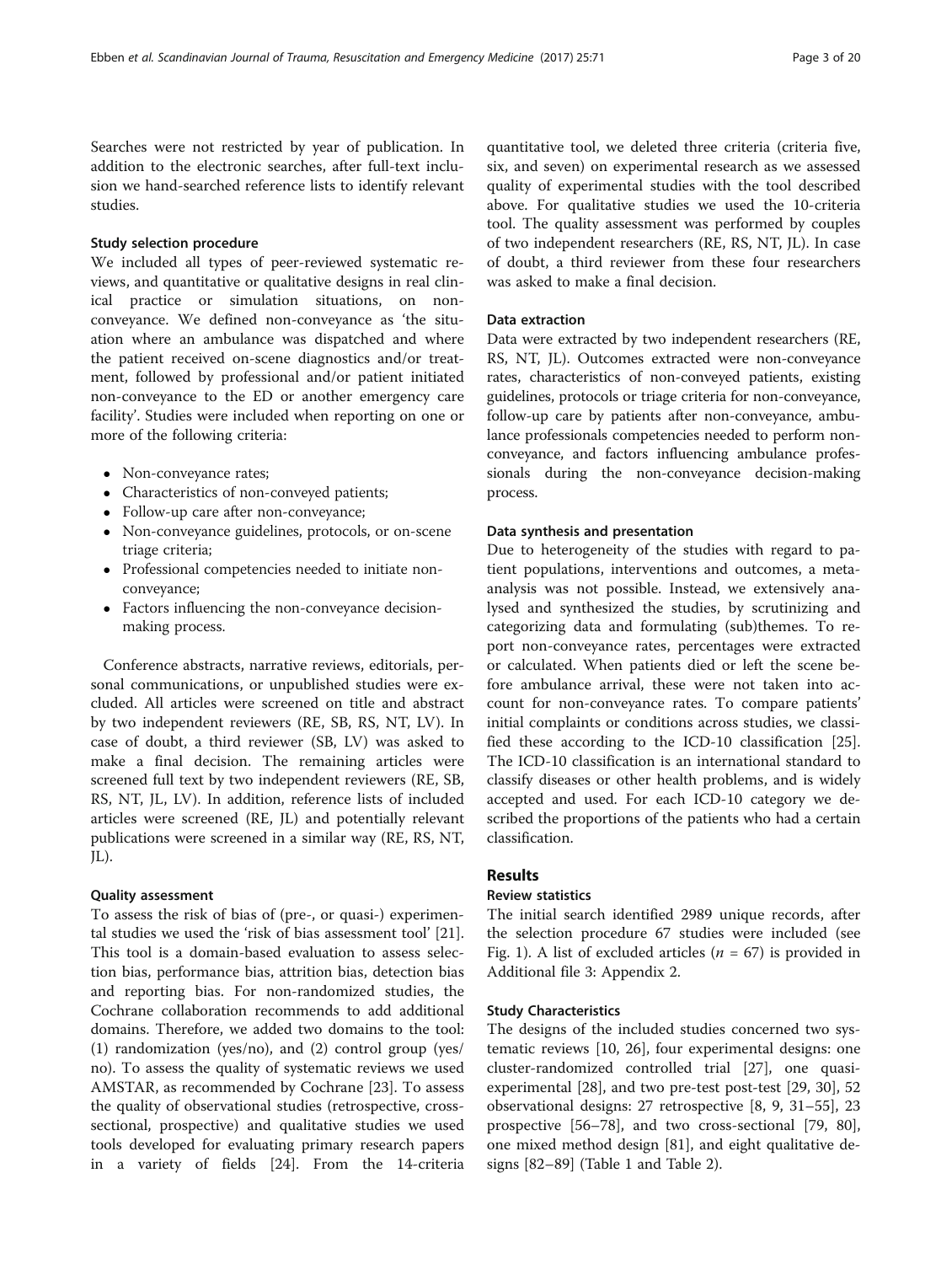<span id="page-3-0"></span>

The two systematic review were performed in Australia and the UK. The empiric studies were conducted in North America ( $n = 36$ ), Europe ( $n = 17$ ), Australia ( $n = 6$ ), Asia ( $n = 5$ ), and Africa ( $n = 1$ ), and concerned general patient populations or specific patient populations, including patients with hypoglycaemia, patients who refused conveyance, paediatric and/or older patients, patients with supraventricular tachycardia, patient with acute opioid overdose, post-ictal patients, and patients who had fallen. The ambulance professionals in these studies were ambulance nurses, basic and advanced life support paramedics, emergency medical technicians, (specialized) physicians, general practitioners, and first responder fire fighters. For this review we will use the term 'ambulance professional' to cover all these types of professionals.

# Quality assessment (Additional file [4](#page-17-0): Appendix 3, Additional file-[5:](#page-17-0) Appendix 4, Additional file [6:](#page-17-0) Appendix 5, Additional file [7:](#page-17-0) Appendix 6)

The two included systematic reviews had moderate [[26](#page-18-0)] and low quality [[10](#page-18-0)] (Additional file [4:](#page-17-0) Appendix 3). The

four experimental designs included one CRCT of moderate quality [[27\]](#page-18-0), one quasi-experimental study [\[28](#page-18-0)] and two pre-test post-test [\[29](#page-18-0), [30\]](#page-18-0) of poor quality (Additional file [5](#page-17-0): Appendix 4). The quality of the quantitative studies ( $n = 53$ ) varied from good [[76](#page-19-0)] to poor [\[42\]](#page-18-0) (Additional file [6:](#page-17-0) Appendix 5), and the quality of the qualitative studies ( $n = 8$ ) varied from good [[83](#page-19-0)] to poor [[88\]](#page-19-0) (Additional file [7](#page-17-0): Appendix 6).

### Outcomes

# Non-conveyance rates (Additional file [8:](#page-17-0) Appendix 7)

Non-conveyance was initiated by the ambulance professional, the patient and/or his relatives, or a joint decision. Non-conveyance rates for general patient populations ranged from 3.7% up to 93.7% [\[28](#page-18-0), [30](#page-18-0), [31](#page-18-0), [33](#page-18-0)–[35](#page-18-0), [37](#page-18-0), [38](#page-18-0), [40](#page-18-0)–[43, 45](#page-18-0), [46](#page-18-0), [49](#page-18-0), [51](#page-18-0), [52,](#page-18-0) [57, 60, 61, 64](#page-19-0), [68, 77, 81\]](#page-19-0). Seventeen studies reported non-conveyance rates for specific patient populations. For patients with hypoglycaemia non-conveyance rates ranged from 12.2% up to 84.3% [\[32](#page-18-0), [48](#page-18-0), [53](#page-19-0), [58, 59, 75\]](#page-19-0). Non-conveyance rates for people who had fallen ranged from 11%–56% [[26, 27](#page-18-0), [73, 74\]](#page-19-0). For paediatric patients non-conveyance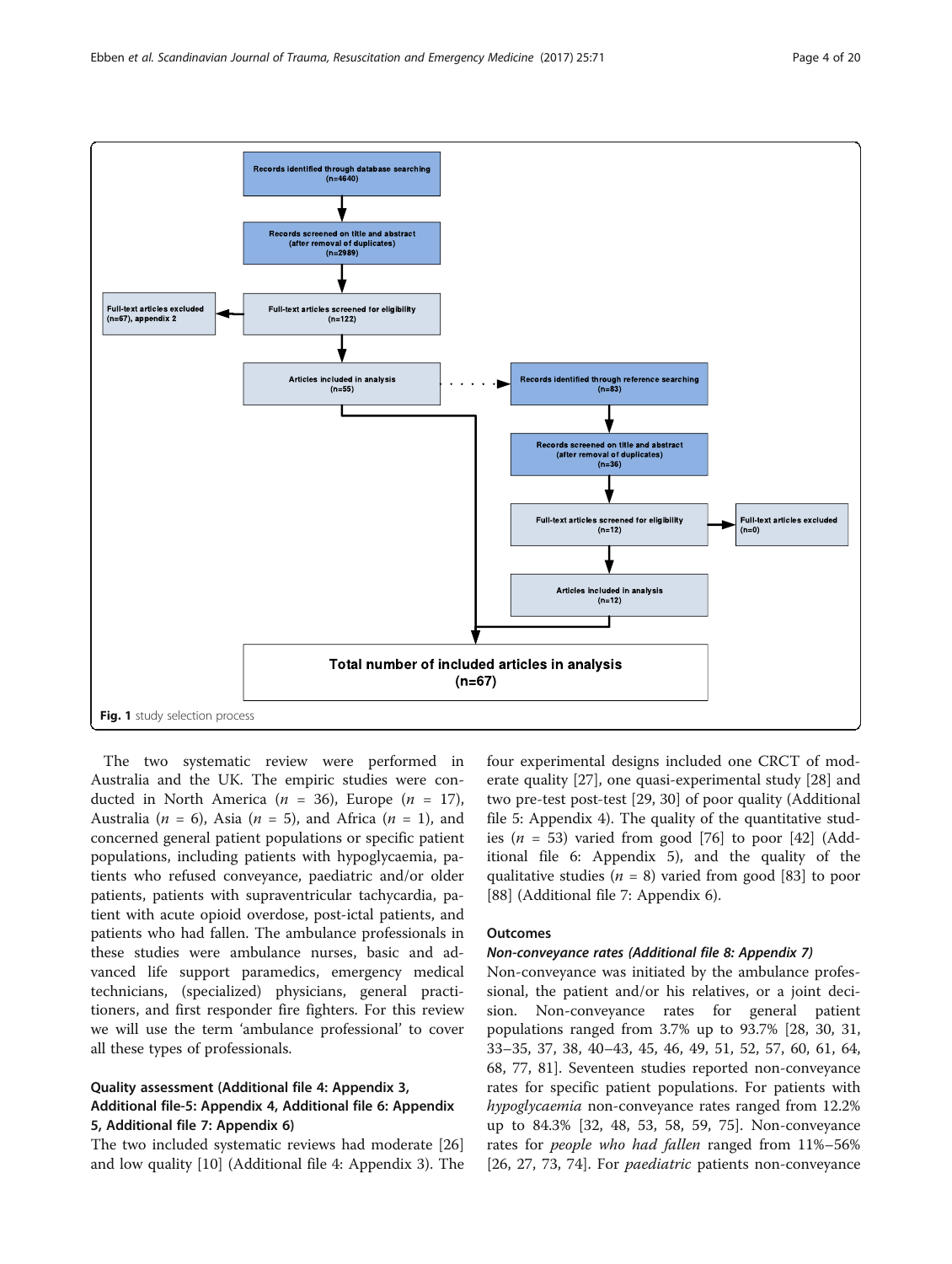<span id="page-4-0"></span>

| Table 1 Characteristics of quantitative and qualitative |                              | included studies $(n = 65)$                                                                                    |                                                                       |                                                                                                                                                        |
|---------------------------------------------------------|------------------------------|----------------------------------------------------------------------------------------------------------------|-----------------------------------------------------------------------|--------------------------------------------------------------------------------------------------------------------------------------------------------|
| 1st author (Year) Country [ref]                         | Design                       | Methods/Data sources                                                                                           | Patients (n)                                                          | Professionals (n)                                                                                                                                      |
| Alicandro (1995) USA [29]                               | Pre-test post-test           | Data card, Online database                                                                                     | 361) who refused<br>Patients $(n =$<br>conveyance                     | Not described                                                                                                                                          |
| Alrazeeni (2016) Saudi Arabia [31]                      | Retrospective, observational | Patient care reports                                                                                           | Patients (n = 1791) who were<br>not conveyed                          | EMTs                                                                                                                                                   |
| Anderson (2002) Denmark [32]                            | Retrospective, observational | Prehospital database, National Patient Register,<br>Central Personal registry, Registry of Causes<br>of Death  | Patients $(n = 1187)$ with<br>hypoglycaemia                           | MICU physicians                                                                                                                                        |
| Burstein (1996) USA [56]                                | Prospective, cohort          | Identifying card, Telephone follow-up                                                                          | Patients (n = 361) who refused<br>medical assistance                  | Emergency physicians ( $n = 22$ ), ALS<br>and BLS providers                                                                                            |
| Burstein (1998) USA [57]                                | Prospective, observational   | 10-point assertiveness scale, ED disposition<br>instrument                                                     | Patients (n = 130) who refused<br>medical assistance                  | Paramedic medical-control console<br>operators, EMS-crews, Emergency<br>physicians                                                                     |
| Burrell (2013) UK [82]                                  | Qualitative                  | Topic guided in-depth interviews                                                                               | No patient population included                                        | EMT level 2 ( $n = 1$ ), EMT level ( $n = 4$ ),<br>Paramedics (n = 5), Paramedic team<br>leaders ( $n = 4$ ), Emergency care<br>practitioner $(n = 1)$ |
| Cain (2003) USA [58]                                    | Prospective, observational   | Patient care report, Refusal form                                                                              | Ambulance calls $(n = 17,416)$                                        | Basic & advanced paramedics                                                                                                                            |
| Carter (2002) Canada [59]                               | Prospective, observational   | Telephone calls, Ambulance call reports                                                                        | hypoglycaemia receiving IV<br>Patients ( $n = 100$ ) with<br>dextrose | Paramedics, Emergency medicine<br>senior residents                                                                                                     |
| Chen (1996) Taiwan [60]                                 | Prospective, observational   | Dispatch record, Ambulance run record, ED<br>disposition form                                                  | Patients (n = 1035) who called<br>an ambulance                        | <b>EMTs</b>                                                                                                                                            |
| Cone (1995) USA [8]                                     | Retrospective, observational | Emergency department records, Telephone<br>follow-up, Ambulance call reports, Medical<br>command control forms | Patients (n = 85) who refused<br>conveyance                           | Paramedics, Volunteer municipal<br>basic life support units                                                                                            |
| Deasy (2008) Ireland [61]                               | Prospective observational    | Data sheets                                                                                                    | Ambulance calls $(n = 263)$                                           | Emergency Medicine Specialists,<br>Paramedics                                                                                                          |
| Ebrahimian (2014) Iran [83]                             | Qualitative                  | Semi-structured interviews                                                                                     | No patient population included                                        | EMS staffs $(n = 18)$                                                                                                                                  |
| Gerlacher (2001) USA [79]                               | Cross-sectional              | Patient records                                                                                                | Patients ( $n = 15,409$ ) $\leq 12$ years                             | First responder firefighters, EMTs,<br>Paramedics                                                                                                      |
| Goldstein (2015) Canada [33]                            | Retrospective, observational | Electronic patient care records                                                                                | Patients ( $n = 63,067$ ) $\geq 65$ years                             | Primary care paramedics, Intermediate<br>care paramedics, Advanced care<br>paramedics                                                                  |
| Haines (2006) USA [62]                                  | Prospective, observational   | Telephone follow-up questionnaire, Ambulance<br>records                                                        | Patients ( $n = 5336$ ) <21 years                                     | ALS-paramedics, Physicians                                                                                                                             |
| Halter (2011) UK [84]                                   | Qualitative                  | Semi-structured interviews                                                                                     | No patient population included                                        | $\widetilde{L}$<br>$EMTs$ , Paramedics ( $n =$                                                                                                         |
| Hipskind (1997) USA [63]                                | Prospective, observational   | Ambulance run reports                                                                                          | Patients (n = 683) who refused<br>conveyance                          | Paramedics ( $n \approx 350$ )                                                                                                                         |
| Højfeld (2014) Denmark [34]                             | Retrospective, observational | MECU database, Medical records                                                                                 | Mobile emergency care unit runs<br>$(n = 15,392)$                     | Anaesthesiologists                                                                                                                                     |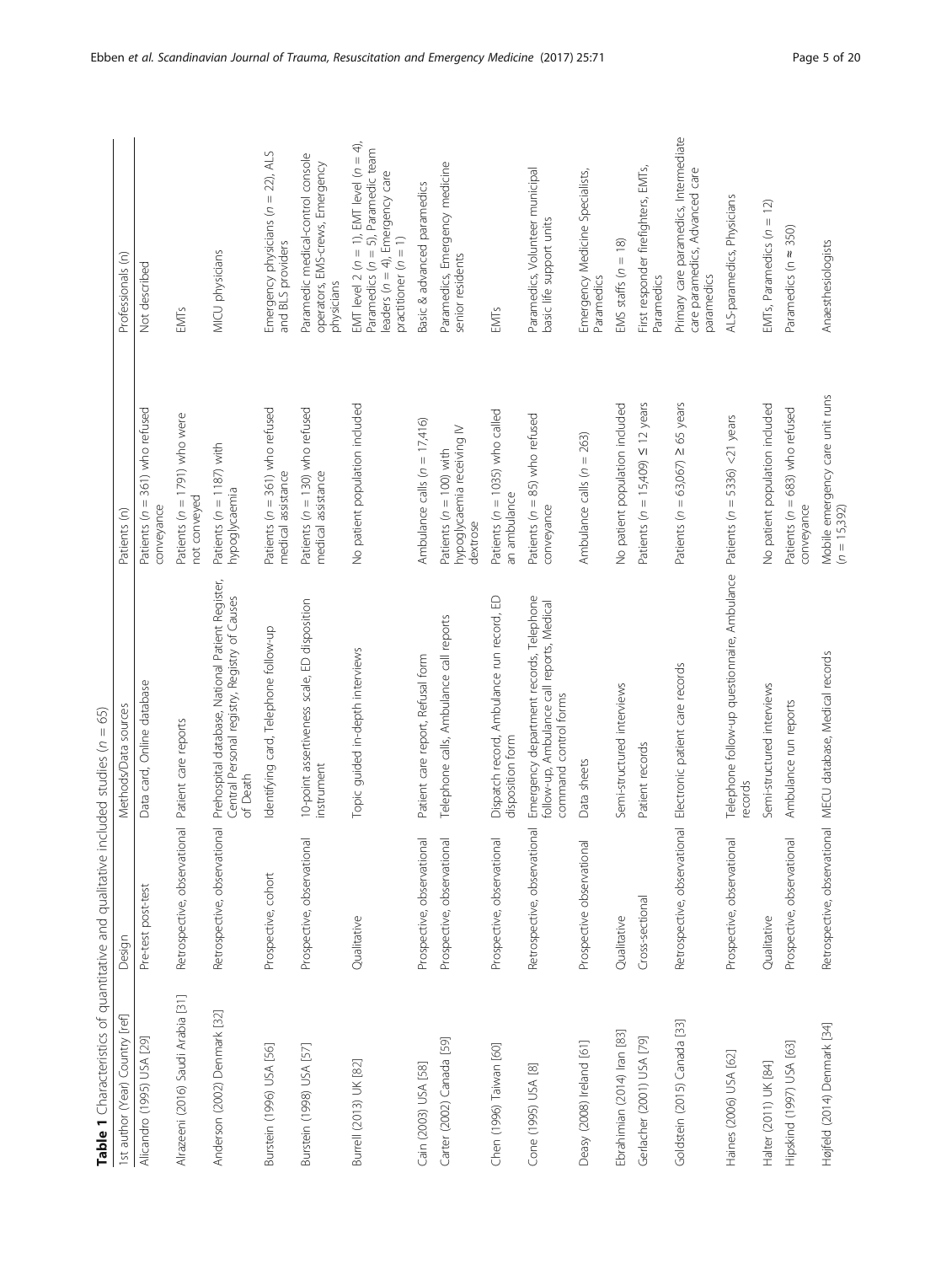|                                 |                                  | Table 1 Characteristics of quantitative and qualitative included studies (n = 65) (Continued)                                                                                                           |                                                                                             |                                                                                                                        |
|---------------------------------|----------------------------------|---------------------------------------------------------------------------------------------------------------------------------------------------------------------------------------------------------|---------------------------------------------------------------------------------------------|------------------------------------------------------------------------------------------------------------------------|
| Jensen (2013) Canada [64]       | Prospective, observational       | Data from emergency health services, Patient<br>care records, Databases                                                                                                                                 | Ambulance calls ( $n = 265$ ) for long<br>term care facility patient                        | Extended care paramedics ( $n = 7$ ),<br>Paramedics                                                                    |
| Kahalé (2006) Canada [65]       | Prospective, observational       | Ambulance call reports, Hospital charts,<br>Telephone interviews                                                                                                                                        | Patients ( $n = 345$ ) <16 years                                                            | EMTs, Paramedics                                                                                                       |
| Kamper (2001) USA [35]          | Retrospective, observational     | Ambulance run records, ED records, Hospital<br>records                                                                                                                                                  | Ambulance calls $(n = 53,627)$                                                              | Paramedics                                                                                                             |
| Kannikeswaran (2007) USA [36]   | Retrospective, observational     | Standardized data extraction sheets                                                                                                                                                                     | 5976) for<br>Ambulance runs ( $n =$<br>children <18 years                                   | EMT-Ps, EMT-Bs                                                                                                         |
| Keene (2015) Australia [85]     | Mixed-methods                    | Structured interviews, Patient care records                                                                                                                                                             | Patients ( $n = 33,333$ ) where an<br>ambulance was dispatched                              | Ambulance paramedics, Intensive<br>care paramedics                                                                     |
| Key (2003) USA [30]             | Pre-test post-test               | Patient/ambulance records                                                                                                                                                                               | Ambulance calls (n = 11,488)                                                                | Paramedics, EMTs                                                                                                       |
| Knight (2003) USA [37]          | Retrospective, descriptive       | State-wide EMS data, State-wide ED data,<br>Death certificate data                                                                                                                                      | EMS dispatches $(n = 277,221)$                                                              | Not described                                                                                                          |
| Lerner (2003) USA [66]          | Prospective, observational       | Telephone interviews                                                                                                                                                                                    | Patients (n = 36) with hypoglycaemia                                                        | EMT-Ps ( $n = 23$ )                                                                                                    |
| Magnusson (2016) Sweden [38]    | Retrospective, observational     | Patient notes                                                                                                                                                                                           | Patients (n = 529) with low priority,<br>uncertain need for ambulance and<br>vague symptoms | Ambulance nurses                                                                                                       |
| Marks (2002) UK [9]             | Retrospective, observational     | Patient report forms                                                                                                                                                                                    | Patients (n = 500) not conveyed                                                             | EMTs, Paramedics                                                                                                       |
| Mechem (1998) USA [67]          | Prospective, observational       | Telephone interviews                                                                                                                                                                                    | Ambulance calls $(n = 115, 135)$                                                            | Nurses, Paramedics                                                                                                     |
| Minhas (2015) Canada [39]       | Retrospective, cohort            | EMS patient records, ED patient records                                                                                                                                                                 | Patients ( $n = 286$ ) 18-65 years with<br>supraventricular tachycardia                     | ALS paramedics                                                                                                         |
| Moss (1998) USA [40]            | Retrospective, observational     | Prehospital records                                                                                                                                                                                     | EMS responses $(n = 6512)$                                                                  | Paramedics                                                                                                             |
| Murphy-Jones (2016) UK [86]     | phenomenological<br>qualitative, | Semi-structured interviews                                                                                                                                                                              | No patient population included                                                              | Paramedics $(n = 6)$                                                                                                   |
| Newton (2015) South-Africa [68] | Prospective, observational       | Computerized dispatch logs, Patient report<br>forms                                                                                                                                                     | $= 1689$<br>Ambulance calls (n                                                              | BLS emergency care providers, ILS<br>emergency care providers, ALS<br>emergency care providers                         |
| O'Hara (2015) UK [87]           | Qualitative                      | Semi-structured interviews, Observations,<br>Digital diaries, Informal interviews, Focus<br>documents (Reports, policies, protocols),<br>Reviewing relevant national and local<br>groups, Written notes | No patient population included                                                              | paramedics, Paramedics, Emergency<br>care assistants/technicians/support<br>Directors, Managers, Specialist<br>workers |
| Persse (2002) USA [69]          | Prospective, observational       | Patient care records, Structured telephone<br>interviews                                                                                                                                                | Patients ( $n = 2207$ ) $\geq 65$ years                                                     | Paramedics, EMTs                                                                                                       |
| Peyravi (2013) Iran [41]        | Retrospective, observational     | National data registry, Ambulance station data<br>registry                                                                                                                                              | Ambulance runs (n = 84,084)                                                                 | Ğ<br>Nurses, Paramedics,                                                                                               |
| Peyravi (2015) Iran [42]        | nal<br>Retrospective observatio  | Patient care records, Telephone interviews                                                                                                                                                              | Ambulance runs $(n = 81,999)$                                                               | Not described                                                                                                          |
| Porter (2007) UK [88]           | Qualitative                      | $\widehat{\mathcal{E}}$<br>Focus groups $(n =$                                                                                                                                                          | No patient population included                                                              | Paramedics $(n = 25)$                                                                                                  |
| Pringle (2005) USA [43]         | Retrospective, observational     | EMS reports, Telephone interviews                                                                                                                                                                       | EMS patient encounters ( $n = 1894$ )                                                       | EMT-Bs, Paramedics                                                                                                     |
| Rudolph (2011) Denmark [44]     | retrospective, observational     |                                                                                                                                                                                                         |                                                                                             |                                                                                                                        |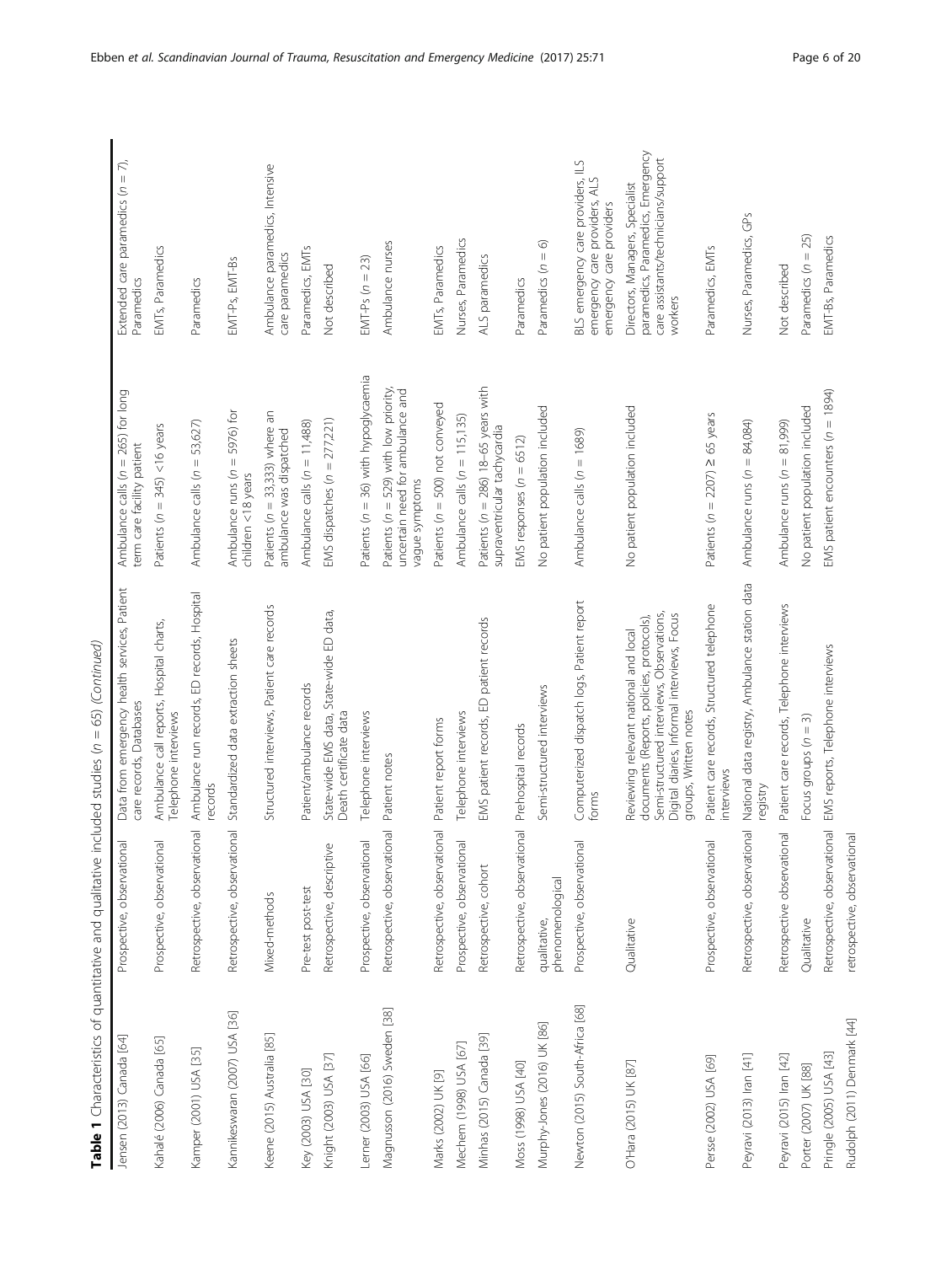| <b>Table 1</b> Characteristics of quantitative and qualitative included studies ( $n = 65$ ) (Continued) |                              |                                                                                   |                                                                                  |                                               |
|----------------------------------------------------------------------------------------------------------|------------------------------|-----------------------------------------------------------------------------------|----------------------------------------------------------------------------------|-----------------------------------------------|
|                                                                                                          |                              | Medical emergency care unit database<br>Autopsy reports                           | Patients ( $n = 4762$ ) with acute<br>opioid overdose                            | Anaesthesiology specialists,<br>ALS providers |
| Schmidt (2001) USA [70]                                                                                  | Prospective, observational   | Patient records                                                                   | Patients (n = 1433) were an<br>ambulance was dispatched                          | EMT-Ps, EMT-ILSs, EMT-Bs                      |
| Schmidt (1998) USA [71]                                                                                  | Prospective, observational   | Structured telephone interview                                                    | Patients ( $n = 324$ ) who refused<br>conveyance                                 | Paramedics                                    |
| Schmidt (2000) USA [72]                                                                                  | Prospective observational    | Data sheets                                                                       | Patients ( $n = 1433$ ) where an<br>ambulance was dispatched                     | EMT-Ps, EMT-ILSs, EMT-Bs                      |
| Schmidt (2006) USA [45]                                                                                  | retrospective, observational | EMS database                                                                      | Ambulance runs (n = 1501)                                                        | Paramedics                                    |
| Selden (1990) USA [46]                                                                                   | Retrospective, observational | Run records                                                                       | Ambulance runs ( $n = 11,780$ )                                                  | Paramedics                                    |
| Seltzer (2001) USA [47]                                                                                  | Retrospective, observational | Run records, Structured telephone<br>interviews                                   | refused conveyance against medical advice<br>Patients ( $n = 89$ ) <18 years who | EMT-Ds, EMT-Ps                                |
| Shaw (2006) UK [81]                                                                                      | Mixed methods                | Patient records                                                                   | Ambulance runs (n = 76,635)                                                      | Paramedics, EMTs                              |
| Simpson (2014a) Australia [74]                                                                           | Prospective, cohort          | Data sheets, Administrative databases                                             | Patients ( $n = 1610$ ) $\geq 65$ years<br>who have fallen                       | Paramedics                                    |
| Simpson (2014b) Australia [73]                                                                           | Prospective, cohort          | Data collection tool, Dispatch system                                             | Patients ( $n = 1610$ ) $\geq 65$ years<br>who have fallen                       | Paramedics ( $n = 384$ )                      |
| Snooks (2005) UK [89]                                                                                    | Qualitative                  | Focus groups                                                                      | No patient population included                                                   | Paramedics ( $n = 26$ )                       |
| Snooks (2014) UK [27]                                                                                    | CRCT                         | Paramedic records, ED records                                                     | Patients ( $n = 779$ ) 265 years who<br>have fallen                              | 42)<br>$\vert\vert$<br>Paramedics (n          |
| Snooks (2004a) UK [28]                                                                                   | Quasi-experimental           | $\mathbb{G}$<br>Patient report forms, ED records,<br>records, Questionnaire       | ambulance was dispatched<br>Patients ( $n = 797$ ) were an                       | Paramedics $(n = 5)$ , EMTs $(n = 5)$         |
| Socransky (1998) USA [48]                                                                                | Retrospective, observational | Patient records, Hospital records                                                 | Ambulance runs (n = 10,888)                                                      | Paramedics                                    |
| Stark (1990) USA [49]                                                                                    | Retrospective, observational | EMS database                                                                      | Ambulance calls (n = 1715)                                                       | Paramedics, Physicians                        |
| Staudenmayer (2012) USA [50]                                                                             | Retrospective, cohort        | Population-based injury database                                                  | 'smusn' to 'vui(ul, yo sisoubeip Areurid<br>Patients $(n = 69,413)$ with a       | Not described                                 |
| Strote (2008) USA [75]                                                                                   | Prospective, cohort          | Medical incident report forms, Telephone<br>interviews                            | Patients ( $n = 2359$ ) with<br>hypoglycaemia                                    | EMTs, Paramedics                              |
| Stuhlmiller (2005) USA [51]                                                                              | Retrospective, observational | Patient run sheets, Non-conveyance sheets<br>On-line medical command audio tapes, | $(n = 137)$ for patient-initiated<br>On-line medical control calls<br>refusals   | Paramedics                                    |
| Tiedemann (2013) Australia [76]                                                                          | Prospective, cohort          | Patient records, Questionnaires (e-mail)                                          | Patients ( $n = 2842$ ) $\geq 70$ years<br>who have fallen                       | Paramedics                                    |
| Tohira (2016a) Australia [53]                                                                            | Retrospective cohort         | Patient care records, ED information system,<br>Death registry                    | Patients ( $n = 1238$ ) post-ictal or with<br>hypoglycaemia                      | Paramedics                                    |
| Tohira (2016b) Australia [52]                                                                            | Retrospective, cohort        | Patient care records, ED information system,<br>Death registry                    | Patients ( $n = 127,574$ ) were an ambulance<br>was dispatched                   | Paramedics                                    |
| Van der Pols (2011) Netherlands [77] Prospective, cohort                                                 |                              | Patient record, Hospital databases, Dispatch<br>centre database                   | Patients (n = 1842) were an ambulance<br>was dispatched                          | Ambulance nurses                              |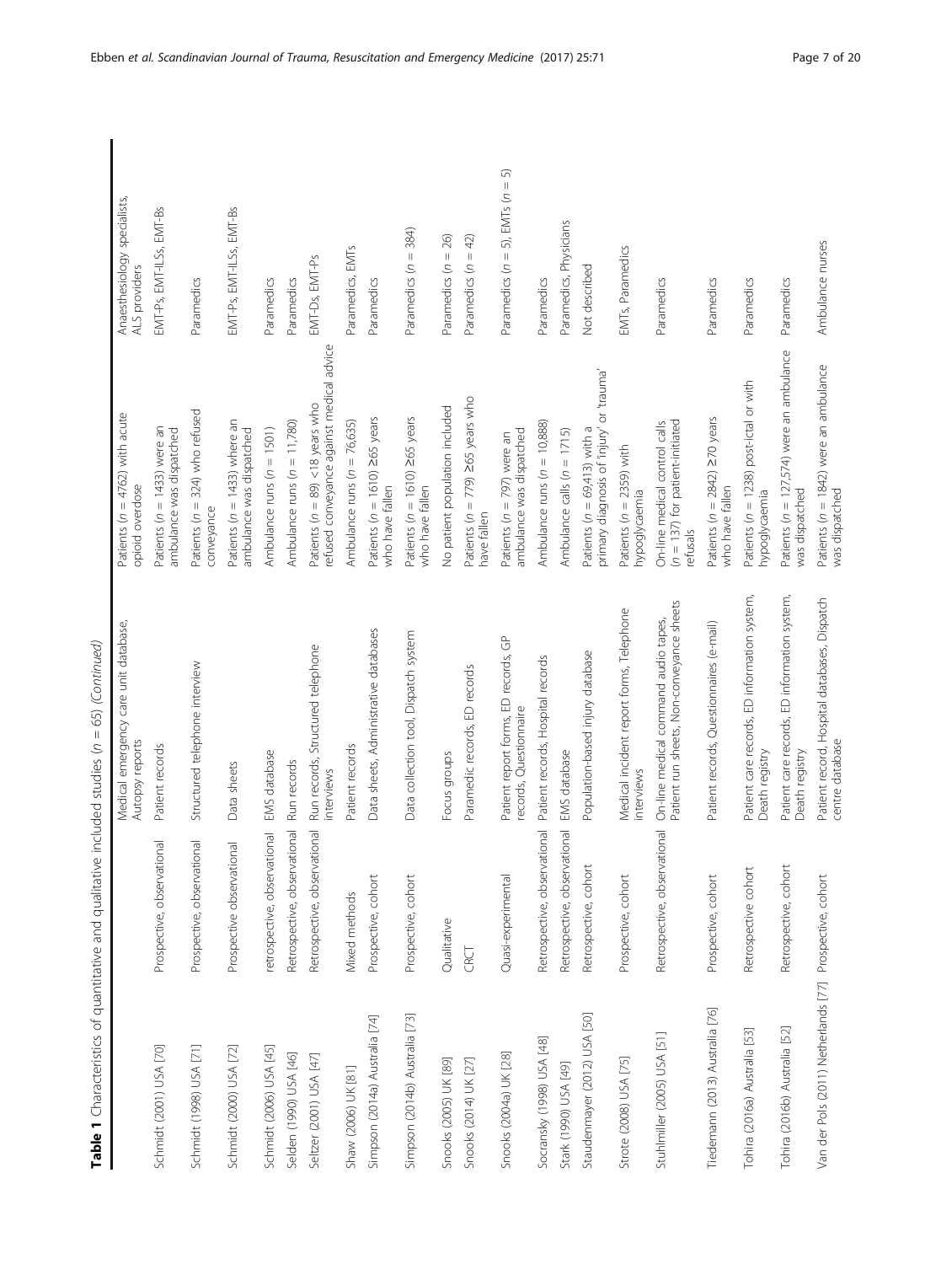|                           |                                                 | Table 1 Characteristics of quantitative and qualitative included studies (n = 65) (Continued) |                                                                                     |                                                                                                                                                      |
|---------------------------|-------------------------------------------------|-----------------------------------------------------------------------------------------------|-------------------------------------------------------------------------------------|------------------------------------------------------------------------------------------------------------------------------------------------------|
| Vilke (1999) USA [54]     |                                                 | Retrospective, observational Prehospital database, Death registry                             | Patients (n = 94,466) were an ambulance Paramedics<br>was dispatched                |                                                                                                                                                      |
| Vilke (2002) USA [78]     | Prospective, observational Telephone interviews |                                                                                               | Patients ( $n = 636$ ) $\geq 65$ years and who<br>signed out against medical advise | EMTs, EMT-Ps, EMT-Ds                                                                                                                                 |
| Zachariah (1992) USA [55] |                                                 | Retrospective, observational Patient records, Structured telephone<br>interviews              | Patients (n = 158) not conveyed                                                     | Paramedics                                                                                                                                           |
| Zorab (2015) UK [80]      | Cross-sectional                                 | Questionnaires                                                                                | No patient population included                                                      | Paramedics, Paramedics, Emergency<br>Ambulance Technicians, Student<br>Care Practitioners, Critical Care<br>Emergency Care Assistants,<br>Paramedics |

Abbreviations: ALS Advanced life Support, *BL* Support, ED Emergency Department, EMD emergency medical department, EMS Emergency Medical Service, EMT Emergency Medical Technician, EMT-B<br>Emergency Medical Technician Basic, Emergency Medical Technician Basic, EMT-D Emergency Medical Technician Defibrillation, EMT-ILS Emergency Medical Technician Intermediate Life Support, EMT-P Emergency Medical Technician Paramedics, GP Abbreviations: ALS Advanced life Support, BLS Basic Life Support, ED Emergency Department, EMD emergency Medical Service, EMT Emergency Medical Technician, EMT-B general practitioner, ILS Intermediate Life Support, MECU Mobile Emergency Care Unit, MICU Mobile Intensive Care Unit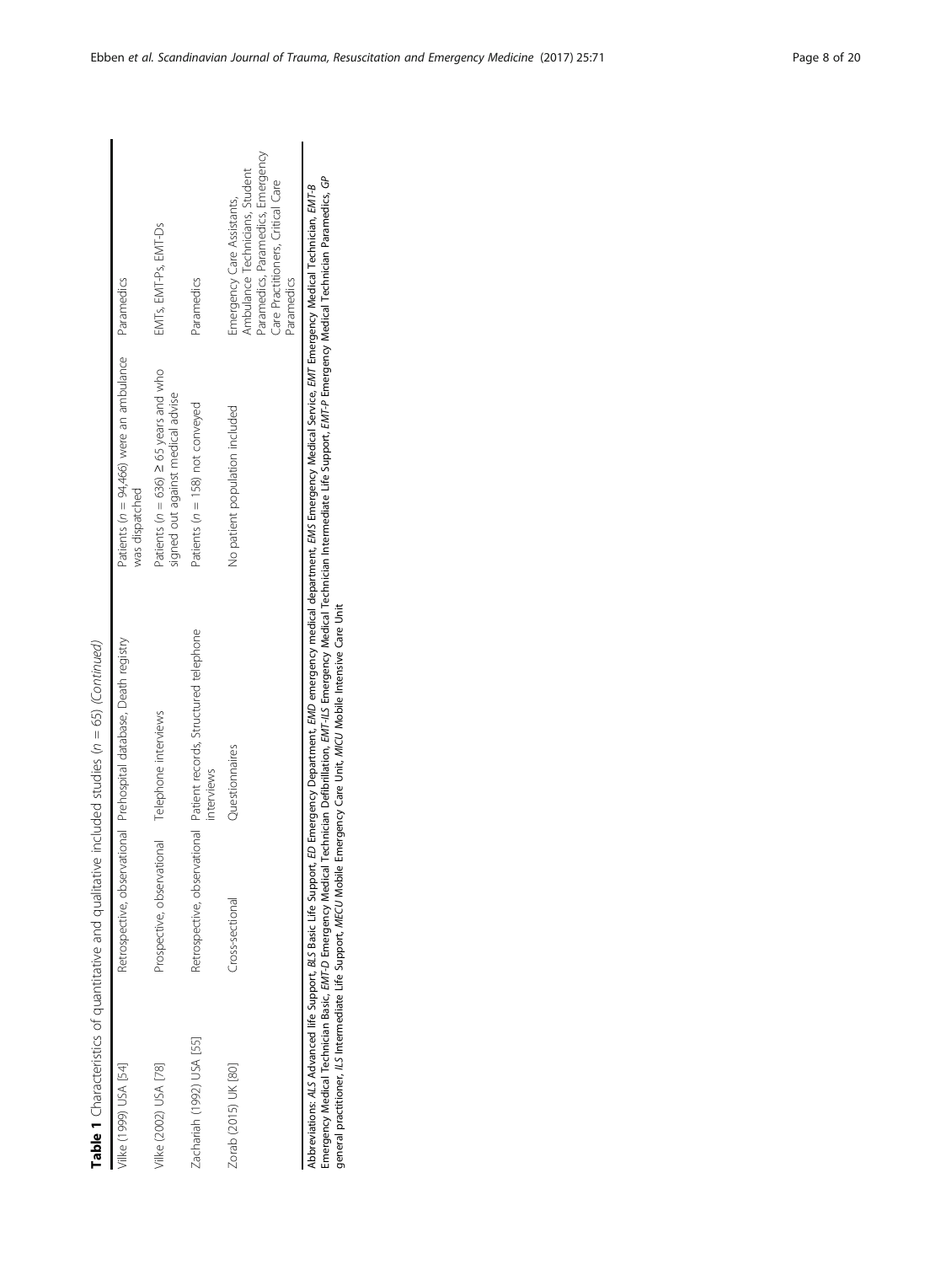| 1st author (year)<br>country        | Aim                                                                                                                                                                                                                                             | Databases                                                                                      | Selection criteria                                                                                                                                                                                                                       | Included articles                                                                                                                                                                  |
|-------------------------------------|-------------------------------------------------------------------------------------------------------------------------------------------------------------------------------------------------------------------------------------------------|------------------------------------------------------------------------------------------------|------------------------------------------------------------------------------------------------------------------------------------------------------------------------------------------------------------------------------------------|------------------------------------------------------------------------------------------------------------------------------------------------------------------------------------|
| Mikolaizak (2013)<br>Australia [26] | To summarize the evidence in<br>relation to (1) non-conveyance<br>rates, (2) outcomes following<br>non-conveyance, and (3) outcomes<br>from alternative care pathways<br>for non-conveyed older people<br>who have fallen                       | 1. Medline<br>2. Embase<br>3. CINAHL<br>4. PsycINFO<br>5.Cochrane Library<br>6. Web of Science | 1. Peer-reviewed articles<br>2. Original data relating to<br>non-transport rates for older<br>people who have fallen<br>3. Outcomes on falls or outcomes<br>for alternate care pathways for<br>non-transported people who<br>have fallen | 12 articles: 2 randomized<br>controlled trials, 5 prospective<br>cohort studies, 4 retrospective<br>cohort studies and 1 historical<br>cohort trial.                               |
| Snooks (2004b)<br>UK [10]           | 1. To describe outcomes of<br>non-conveyed patients<br>2. To describe triage ability of crews<br>3. To assess effectiveness and safety of<br>protocols that allow crews to convey<br>patients to alternative receiving units<br>or to self-care | 1. Medline<br>2. BIDS<br>3. Healthplan<br>4. Helmis                                            | Articles on paramedics trained<br>with extra skills to perform tasks<br>beyond their baseline competencies                                                                                                                               | 31 articles: 13 retrospective<br>observational studies, 8<br>prospective observational<br>studies, 6 cross-sectional studies,<br>3 case studies and 1 quasi-<br>experimental study |

<span id="page-8-0"></span>**Table 2** Characteristics systematic reviews ( $n = 2$ )

rates ranged from 13.2%–27.7% [[36](#page-18-0), [62](#page-19-0), [79](#page-19-0)]. Two studies reported non-conveyance rates for patients with an opioid overdose, ranging from 6.0%–77.0% [\[44](#page-18-0), [54\]](#page-19-0). Nonconveyance rates for other specific patient groups were 14.0% for post-ictal patients [[53\]](#page-19-0), 33.2% for patients with supraventricular tachycardia [\[39](#page-18-0)], 10.7%–11.5% for elder people [[69](#page-19-0)], and 8.6% for patients with injuries [\[50](#page-18-0)].

# Characteristics of non-conveyed patients (Additional file [8](#page-17-0) Appendix 7)

The demographic characteristics were age, gender, ethnicity, and geographic area. For general patient populations, the age ranges from 14 up to 90 years [[9, 29, 31](#page-18-0), [33, 38](#page-18-0)–[40](#page-18-0), [45](#page-18-0), [48, 50, 52,](#page-18-0) [54](#page-19-0), [56](#page-19-0), [62](#page-19-0), [63](#page-19-0), [65](#page-19-0)–[67, 73, 74](#page-19-0), [76, 78](#page-19-0), [79, 85](#page-19-0)]. Twenty studies reported on patient gender: in ten studies the gender is predominantly male, in the other studies the population is predominantly female [[9, 33, 38](#page-18-0)–[40, 45, 48, 50, 52,](#page-18-0) [54, 62, 63, 65](#page-19-0)–[67](#page-19-0), [73](#page-19-0), [74](#page-19-0), [76, 79, 85](#page-19-0)]. Three studies described the geographic location of non-conveyed patients [[33,](#page-18-0) [65](#page-19-0), [74](#page-19-0)]. Two of these show that most non-conveyed people stay in a metropolitan/urban area. The third study showed that 58.6% of the patient are in their residence. Two studies described the patient's ethnicity [\[45,](#page-18-0) [79\]](#page-19-0), with one study reporting 90.6% of the non-conveyed patient as white, the other study reported 48.3% of the patient as African-American.

The clinical characteristics of the patient were initial complaints and conditions, vital signs, and patient history. A variety of initial complaints and conditions was described [[9, 29, 34, 38, 40](#page-18-0), [45](#page-18-0), [52](#page-18-0), [56](#page-19-0), [57](#page-19-0), [61](#page-19-0)–[63](#page-19-0), [65](#page-19-0), [74](#page-19-0), [77](#page-19-0)–[79](#page-19-0), [85\]](#page-19-0). Most often, we found initial complaints and conditions classified as VI- diseases of the nervous system  $(n = 16)$  or category XX - External causes of morbidity and mortality  $(n = 16)$ . For category VI the proportion of patients with these complaints and conditions ranged from 1.0%–29.0% [\[9](#page-18-0), [29, 34](#page-18-0), [38, 40](#page-18-0), [45, 52](#page-18-0), [56, 57](#page-19-0), [61](#page-19-0), [63](#page-19-0), [65](#page-19-0), [77](#page-19-0)–[79, 85\]](#page-19-0), for category XX the

proportion ranged from 11.0%–68.5% [\[9](#page-18-0), [29](#page-18-0), [38, 40, 45](#page-18-0), [52,](#page-18-0) [56](#page-19-0), [57](#page-19-0), [61](#page-19-0)–[63](#page-19-0), [65, 77](#page-19-0)–[79, 85](#page-19-0)].

Three studies described the *vital signs* of nonconveyed patients [\[50](#page-18-0), [52](#page-18-0), [63](#page-19-0)]. One study on a general population reported that 14.9% of the non-conveyed patients had abnormal vital signs (blood pressure,  $O_2$ -saturation, Glasgow Coma Scale, and body temperature) [[52\]](#page-18-0). A second study in a non-conveyed general patient population reported that 70.0% had a blood pressure within normal limits, 72.2% had a heart rate within normal limits, and 63.2% had a respiratory rate within normal limits [[63\]](#page-19-0). The last study on vital signs with injured people not conveyed reported a mean systolic blood pressure of 134.7 mmHg  $(\pm 21.1)$ , a mean pulse rate of 91.8 (±15.9), and a mean Glasgow Coma Scale of 15.0  $(\pm 0.3)$  [[50\]](#page-18-0).

Five studies described the patient's history by describing the medical history and/or current medication use [[48,](#page-18-0) [63, 73, 74, 76](#page-19-0)]. Two studies [[63](#page-19-0), [76\]](#page-19-0) described the medical history, for general patient populations 68.7% had no medical history [[63](#page-19-0)], for people aged  $\geq 70$  years who had fallen 43.8% had urinary incontinence and 39.0% had a central nervous system disorder.

## Follow-up of patients after non-conveyance (Table [3\)](#page-9-0)

Follow-up was reported as (a) repeated access to healthcare and (b) patient outcomes. Sixteen studies combined these outcome categories, the other studies used outcomes within one category [[8, 26](#page-18-0), [28, 32](#page-18-0), [37](#page-18-0)–[40](#page-18-0), [43](#page-18-0)–[45](#page-18-0), [48, 50, 52](#page-18-0), [55](#page-19-0)–[59](#page-19-0), [62](#page-19-0), [64](#page-19-0)–[67](#page-19-0), [69, 75](#page-19-0)–[78](#page-19-0), [90\]](#page-19-0). Repeated access to healthcare was specified as repeated access to (1) emergency department (2) EMS-system (call or ambulance run), (3) the general practitioner, and (4) walkin clinic. For all outcomes, a variety of follow-up periods was used. In every study that reported on repeated access to healthcare a proportion of patients re-entered the (emergency) healthcare system.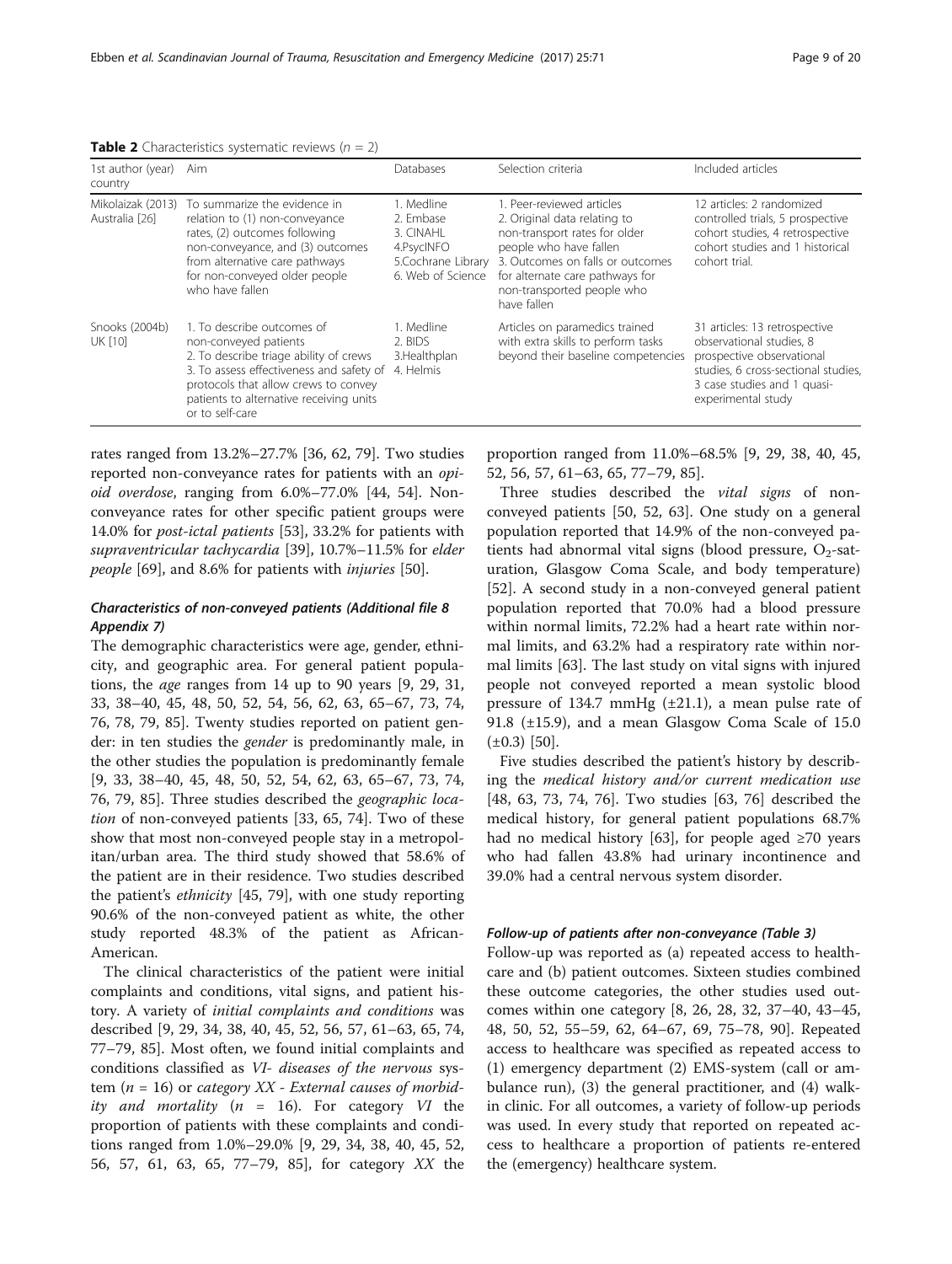# <span id="page-9-0"></span>Table 3 Follow-up care after non-conveyance

| 1st author (year) Country [ref] | Follow-up outcomes                                                                                                                                                | Results                                                                                                                                                                                                                                                                                                                                                                                                                                                                                                                                                                                                                                                                                                                                                                     |
|---------------------------------|-------------------------------------------------------------------------------------------------------------------------------------------------------------------|-----------------------------------------------------------------------------------------------------------------------------------------------------------------------------------------------------------------------------------------------------------------------------------------------------------------------------------------------------------------------------------------------------------------------------------------------------------------------------------------------------------------------------------------------------------------------------------------------------------------------------------------------------------------------------------------------------------------------------------------------------------------------------|
|                                 | Anderson (2002) Denmark [32] $\cdot$ Patient outcome – hospitalization<br>Patient outcome - recurrent symptoms                                                    | · 76/968 (7.9%) patients have secondary blood glucose<br>regulatory problems <72 h<br>• 46/76 (60.5%) have a recurrent hypoglycaemia, 33/46<br>$(71.7%)$ of these cases occur <24-72 h<br>• 49/968 (5.1%) are hospitalized $<$ 72 h<br>• 21/49 (42.9%) have a recurrent hypoglycaemia of which<br>12/21 (57.1%) are hospitalized <24-72 h                                                                                                                                                                                                                                                                                                                                                                                                                                   |
| Burstein (1996) USA [56]        | Repeat access general healthcare - GP<br>Repeat access emergency healthcare -<br>EMS (call or EMS run)<br>Repeat access emergency healthcare - ED                 | · 199/321 (62.0%) patients who had follow-up.<br>• 95/199 (47.7%) patients sought additional medical care <<br>1 week.<br>• 51/95 (53.7%) went to the ED: 7 through EMS, 41 referred<br>themselves to the ED and 3 were referred by their physician.<br>- 44/95 (46.3%) were seen by their physician.                                                                                                                                                                                                                                                                                                                                                                                                                                                                       |
| Burstein (1998) USA [57]        | Repeat access general healthcare - GP<br>$\bullet$<br>Repeat access emergency healthcare - ED<br>Patient outcome - mortality<br>Patient outcome - hospitalization | 66/69 (95.7%) patients could be contacted through<br>follow-up $<$ 2-3 days<br>33/66 (50.0%) patients saw their own physicians<br>$\circ$<br>17/66 (25.8%) went to an ED on their own<br>$\circ$<br>8/66 (12.1%) were admitted to the hospital<br>$\circ$<br>4/66 (6.1%) died<br>$\circ$                                                                                                                                                                                                                                                                                                                                                                                                                                                                                    |
| Cain (2003 USA [58]             | ٠<br>(call or EMS run)                                                                                                                                            | Repeat access emergency healthcare – EMS 40/145 (27.6%) patients had signs and symptoms compatible<br>with low blood sugar occurring <10 months after initial event<br>and requiring a repeat EMS call:<br>• 2/24 (8.3%) patients >65 years<br>$\cdot$ 38/121 (31.4%) patients <65 years<br>3/145 (2.1%) patients had signs and symptoms compatible<br>with low blood sugar occurring <48 h after initial event and<br>requiring a repeat EMS call:<br>$\cdot$ 0/24 (0.0%) patients >65 years<br>3/121 (2.5%) patients <65 years<br>No significant differences in repeat ( $p = .43$ ) any time<br>during the ten-month study period, recurrences ( $p = .33$ ) <48<br>h and interval for repeat episodes ( $p = .60$ ) between<br>conveyed and non-conveyed patient calls. |
| Carter (2002) Canada [59]       | • Patient outcome – recurrent symptoms                                                                                                                            | Repeated access to healthcare <21 days:<br>• 6/41 (14.6%) patients for all complaints<br>2/41 (4.9%) patients for the same complaint                                                                                                                                                                                                                                                                                                                                                                                                                                                                                                                                                                                                                                        |
| Cone (1995) USA [8]             | Repeat access general healthcare - GP<br>Repeat access emergency healthcare - ED<br>Patient outcome - hospitalization                                             | 54/81 (67%) had follow-up:<br>37/54 (68.5%) sought no medical care<br>• 10/54 (18.5%) were evaluated in the ED: 3 were<br>discharged, 7 were admitted: 3 were admitted to monitored<br>beds and 4 were admitted to unmonitored beds<br>7/54 (13.0%) saw their own physician <48 h after refusal                                                                                                                                                                                                                                                                                                                                                                                                                                                                             |
| Haines (2006) USA [62]          | Repeat access general healthcare - GP<br>Repeat access emergency healthcare - ED<br>$\bullet$<br>Patient outcome – hospitalization                                | 527/704 (74.8%) completed phone follow-up:<br>· 13/527 (2.5%) non-transport group hospitalized<br>279/527 (52.9%) patients had follow-up-care<br><72 h (median 2.5 h, inter-quartile range 1.5-13 h)<br>203/279 (72.6%) patients had follow-up-care <12 h<br>148/279 (65.9%) patients came to ED<br>$\circ$<br>95/279 (34.1%) patients came via primary care physician<br>$\circ$<br>19/279 (6.8%) patients were evaluated by a medical<br>$\circ$<br>provider more than once in 72 h                                                                                                                                                                                                                                                                                       |
| Højfeld (2014) Denmark [34]     | Repeat access emergency healthcare – ED<br>Patient outcome - mortality<br>Patient outcome - hospitalization                                                       | 113/1609 (7.0%) patients had renewed treatment in hospital<br>or $ED < 24$ h<br>58/113 (51.3%) had to be admitted<br>$\circ$<br>51/113 (45.1%) visited the ED<br>• 4/113 (3.5%) died                                                                                                                                                                                                                                                                                                                                                                                                                                                                                                                                                                                        |
| Jensen (2013) Canada [64]       | (call or EMS run)                                                                                                                                                 | Repeat access emergency healthcare - EMS 6/238 (2.5%) patients who received extended paramedic care<br>but who were not transported subsequently triggered a EMS<br>call <48 h                                                                                                                                                                                                                                                                                                                                                                                                                                                                                                                                                                                              |
| Kahalé (2006) Canada [65]       | Repeat access general healthcare – GP<br>$\bullet$<br>Repeat access general healthcare - walk-in<br>clinic<br>Repeat access emergency healthcare - ED             | 51/345 (14.8%) non-transported children were seen at<br>the $ED < 48$ h<br>Telephone follow-up with patients ( $n = 106$ ) about<br>additional care <48 h:                                                                                                                                                                                                                                                                                                                                                                                                                                                                                                                                                                                                                  |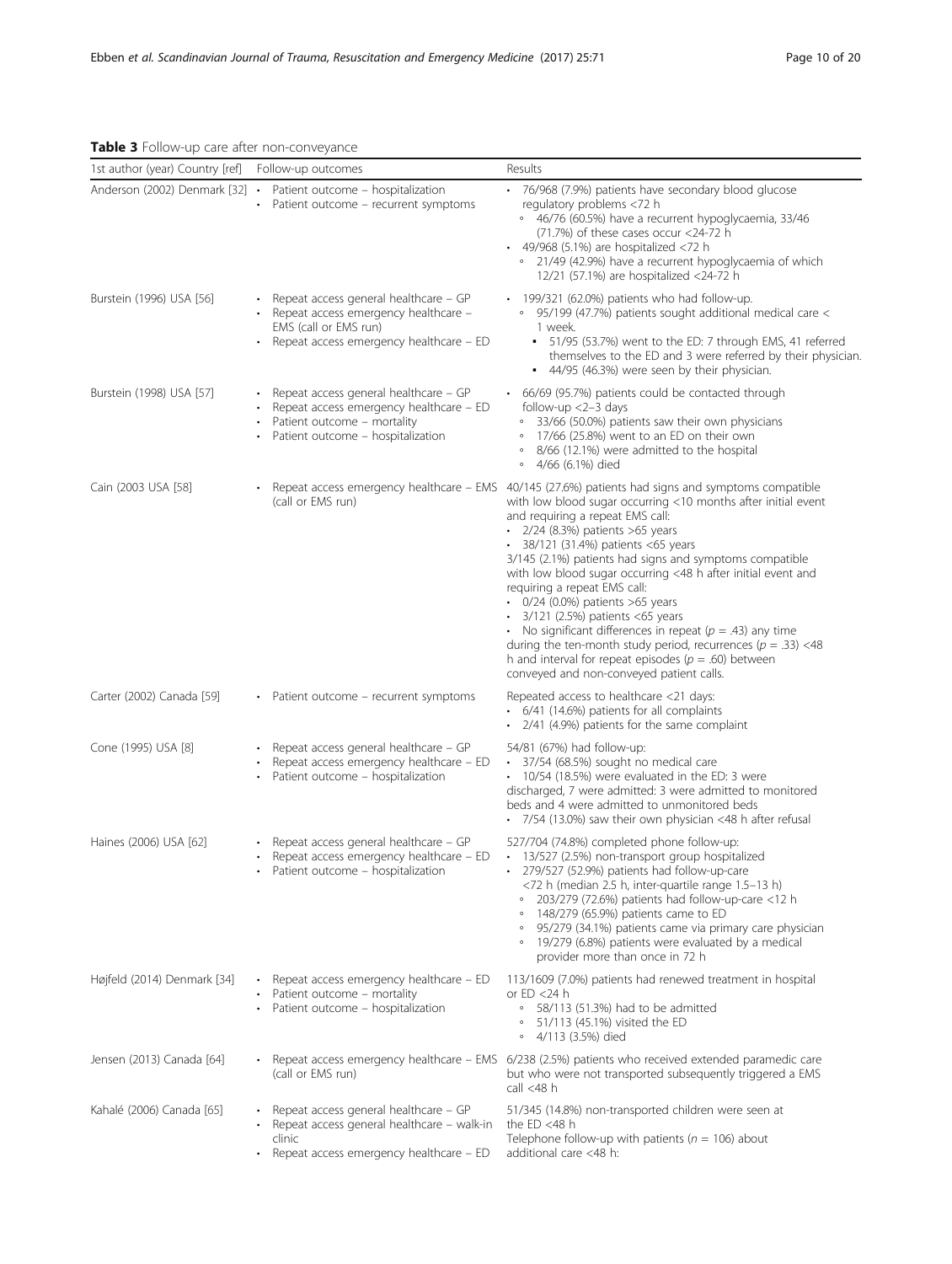# Table 3 Follow-up care after non-conveyance (Continued)

|                                   |                                                                                                                                                                                                                                                                                                                                           | • 51/106 (48.1%) patients did not seek medical follow-up<br>28/106 (26.4%) patients went to the ED<br>22/106 (20.8%) patients visited the family physician/<br>paediatrician office<br>• 4/106 (3.8%) patients visited a walk-in clinic<br>· 1/106 (0.9%) patients went to a hospital/outpatient clinic                                                                                                                                                                                                                                                                                                                                                                                                                                                                                                                                                                                                                                                 |
|-----------------------------------|-------------------------------------------------------------------------------------------------------------------------------------------------------------------------------------------------------------------------------------------------------------------------------------------------------------------------------------------|---------------------------------------------------------------------------------------------------------------------------------------------------------------------------------------------------------------------------------------------------------------------------------------------------------------------------------------------------------------------------------------------------------------------------------------------------------------------------------------------------------------------------------------------------------------------------------------------------------------------------------------------------------------------------------------------------------------------------------------------------------------------------------------------------------------------------------------------------------------------------------------------------------------------------------------------------------|
| Knight (2003) USA [37]            | • Repeat access emergency healthcare – ED<br>(call or EMS run)<br>• Patient outcome – mortality<br>• Patient outcome - hospitalization                                                                                                                                                                                                    | 3454/26574 (13.0%) follow-up was obtained <1 week:<br>• Repeat access emergency healthcare – EMS • 174/3454 (5.0%) patients were admitted to the hospital<br>• 25/3454 (0.7%) patients died<br>• 465/3454 (13.5%) patient had an EMS dispatch<br>$\degree$ < 3 years: 8/465 (1.7%)<br>3–12 years: 14/465 (3.0%)<br>$\circ$<br>13–17 years: 24/465 (5.2%)<br>$\circ$<br>18–64 years: 301/465 (64.7%)<br>$\circ$<br>$≥ 65$ years: 118/465 (25.4%)<br>$\circ$<br>• 2790/3454 (80.1%) of the patients had an ED visit<br>$\degree$ < 3 years: 133/3454 (3.9%)<br>• 3-12 years: 175/3454 (5.1%)<br>• 13–17 years: 223/3454 (6.5%)<br>$\degree$ 18-64 years: 2041/3454 (59.1%)<br>$≥$ 65 years: 218/3454 (6.3%)<br>$\circ$<br>• 174/3454 (5.0%) of the patients were admitted<br>$\degree$ < 3 years: 12/174 (6.9%)<br>• 3–12 years: $13/174$ (7.5%)<br>• 13–17 years: 7/174 (4.0%)<br>18-64 years: 97/174 (55.7%)<br>$\circ$<br>$≥$ 65 years: 45/174 (25.9%) |
| Lerner (2003) USA [66]            | • Repeat access general healthcare - GP<br>Repeat access emergency healthcare - ED                                                                                                                                                                                                                                                        | 20/36 (55.6%) sought further medical assistance <48 h:<br>· 11/20 (55.0%) called their personal physician<br>• 8/20 (40.0%) visited their personal physician<br>$\cdot$ 1/20 (5.0%) went to the ED                                                                                                                                                                                                                                                                                                                                                                                                                                                                                                                                                                                                                                                                                                                                                      |
| Magnusson (2016) Sweden<br>$[38]$ | • Repeat access general healthcare - GP<br>Repeat access emergency healthcare - ED<br>Patient outcome - hospitalization                                                                                                                                                                                                                   | $38/200$ (19.0%) patients visited the ED <72 h:<br>24/38 (63.2%) self to ED<br>• 12/24 (50.0%) admitted<br>14/38 (36.8%) referred by GP<br>• 8/14 (57.1%) admitted                                                                                                                                                                                                                                                                                                                                                                                                                                                                                                                                                                                                                                                                                                                                                                                      |
| Mechem (1998) USA [67]            | • Repeat access general healthcare - GP<br>• Repeat access emergency healthcare - ED<br>Repeat access emergency healthcare - EMS $\cdot$ 7/94 (7.4%) contacted private physician<br>$\bullet$<br>(call or EMS run)<br>• Patient outcome – hospitalization                                                                                 | 94/103 (91.3%) patients had no recurrence of symptoms<br>in $< 72$ h:<br>9/103 (8.7%) recontacted the <i>EMS</i> < 72 h:<br>• 5/9 (55.6%) transported and released from ED<br>3/9 (33.3%) transported and admitted<br>• 1/9 (11.1%) refused transport                                                                                                                                                                                                                                                                                                                                                                                                                                                                                                                                                                                                                                                                                                   |
|                                   | Mikolaizak (2013) Australia [26] $\cdot$ Repeat access general healthcare - GP<br>Repeat access general healthcare - walk-in<br>$\bullet$<br>clinic<br>• Repeat access emergency healthcare $-$ ED<br>Repeat access emergency healthcare - EMS<br>(call or EMS run)<br>• Patient outcome - mortality<br>Patient outcome - hospitalization | Follow-up periods varied from 1 to 12 months. Outcomes:<br>12%-49% readmission in ambulance or other health service<br>facility, non-transported patients have significantly higher risk<br>of death compared to age matched peers                                                                                                                                                                                                                                                                                                                                                                                                                                                                                                                                                                                                                                                                                                                      |
| Minhas (2015) Canada [39]         | (call or EMS run)                                                                                                                                                                                                                                                                                                                         | Repeat access emergency healthcare $-$ EMS 1/76 (1.3%) of the patients treated and released had 14<br>representations <72 h                                                                                                                                                                                                                                                                                                                                                                                                                                                                                                                                                                                                                                                                                                                                                                                                                             |
| Moss (1998) USA [40]              | Repeat access emergency healthcare - ED<br>• Repeat access emergency healthcare $-$ EMS • 10/431 (2.3%) called EMS again <48 h<br>(call or EMS run)<br>• Patient outcome – mortality<br>Patient outcome - hospitalization                                                                                                                 | 431/443 (97.3%) patients a follow-up was obtained:<br>• 4/10 (40.0%) were admitted to a hospital<br>• 4/10 (40.0%) were discharged from the ED<br>1/10 (10.0%) died<br>1/10 (10.0%) was transferred to another facility                                                                                                                                                                                                                                                                                                                                                                                                                                                                                                                                                                                                                                                                                                                                 |
| Persse (2002) USA [69]            | • Patient outcome – hospitalization                                                                                                                                                                                                                                                                                                       | Phase 1: 151/254 (59.5%) patients were contacted by<br>telephone:<br>• 56/151 (37.1%) sought further medical help <24 h<br>• 19/151 (12.6%) were hospitalized<br>Phase 2: 109/198 (55.1%) patients were contacted by<br>telephone:                                                                                                                                                                                                                                                                                                                                                                                                                                                                                                                                                                                                                                                                                                                      |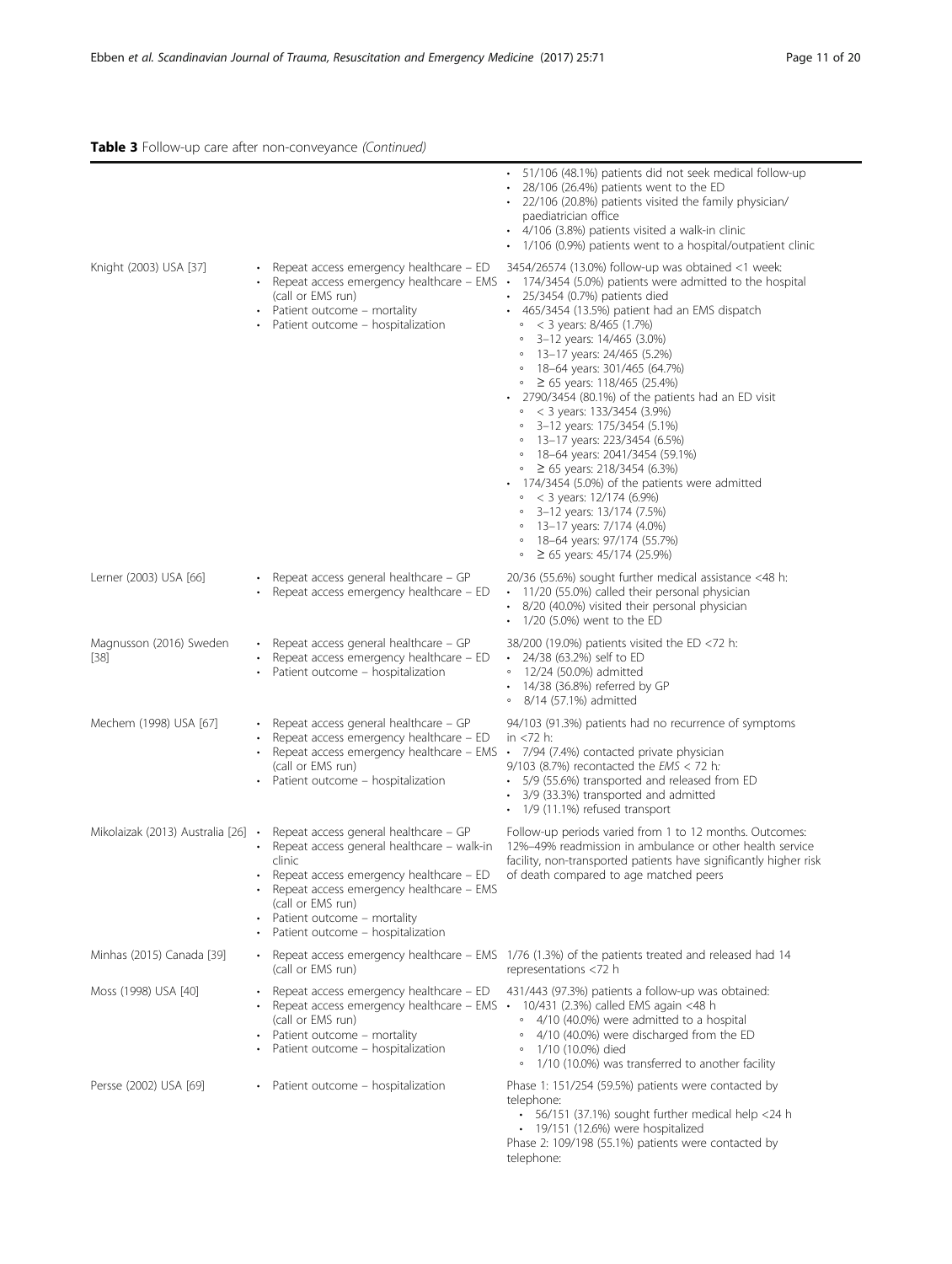# Table 3 Follow-up care after non-conveyance (Continued)

|                                             |                                                                                                                                                                                                                          | · 37/109 (33.9%) sought further medical help <24 h<br>• 7/109 (6.4%) were hospitalized                                                                                                                                                                                                                                                                                                                                                                                                                                                                                                                                                                                                                                                                                                                                                                                                                                                                                  |
|---------------------------------------------|--------------------------------------------------------------------------------------------------------------------------------------------------------------------------------------------------------------------------|-------------------------------------------------------------------------------------------------------------------------------------------------------------------------------------------------------------------------------------------------------------------------------------------------------------------------------------------------------------------------------------------------------------------------------------------------------------------------------------------------------------------------------------------------------------------------------------------------------------------------------------------------------------------------------------------------------------------------------------------------------------------------------------------------------------------------------------------------------------------------------------------------------------------------------------------------------------------------|
| Pringle (2005) USA [43]                     | • Patient outcome – mortality<br>• Patient outcome – hospitalization                                                                                                                                                     | 310/906 (34.2%) follow-up was obtained (1 week):<br>· 172/310 (55.5%) patients sought medical care:<br><sup>o</sup> 106/172 (61.6%) medical care was changed<br>• 25/310 (8.1%) were admitted to a hospital<br>$\cdot$ 1/310 (0.3%) patients died                                                                                                                                                                                                                                                                                                                                                                                                                                                                                                                                                                                                                                                                                                                       |
| Rudolph (2011) Denmark [44]                 | • Patient outcome – mortality                                                                                                                                                                                            | $18/2241$ (0.8%) patients released on scene died <48 h                                                                                                                                                                                                                                                                                                                                                                                                                                                                                                                                                                                                                                                                                                                                                                                                                                                                                                                  |
| Schmidt (2006) USA [45]                     | • Patient outcome – mortality                                                                                                                                                                                            | 2/128 (1.6%) patients not-transported died <30 days                                                                                                                                                                                                                                                                                                                                                                                                                                                                                                                                                                                                                                                                                                                                                                                                                                                                                                                     |
| Snooks (2004a) UK [28]                      | • Patient outcome – hospitalization                                                                                                                                                                                      | Intervention group: 5/93 (5.4%) patients were admitted to a<br>hospital <14 days<br>Control group: 12/195 (6.2%) patients were admitted to a<br>hospital <14 days                                                                                                                                                                                                                                                                                                                                                                                                                                                                                                                                                                                                                                                                                                                                                                                                       |
| Socransky (1998) USA [48]                   | • Repeat access emergency healthcare - ED<br>• Patient outcome - hospitalization<br>• Patient outcome - recurrent symptoms                                                                                               | 25/412 (6.1%) of the patients who refused transport had a<br>relapse $<$ 48 h:<br>· 14/25 (56.0%) refused transport again<br>6/25 (24.0%) admitted to the ED<br>• 5/25 (20.0%) were admitted to a hospital                                                                                                                                                                                                                                                                                                                                                                                                                                                                                                                                                                                                                                                                                                                                                              |
|                                             | Staudenmayer (2011) USA [50] $\cdot$ Repeat access emergency healthcare – ED<br>• Patient outcome – hospitalization<br>• Patient outcome - mortality                                                                     | 1715/5865 (29.2%) follow-up obtained:<br>• 1616/1715 (94.2%) patients were seen in the ED and<br>discharged<br>• 92/1715 (5.4%) were admitted to the hospital<br>• 7/1715 (0.4%) died                                                                                                                                                                                                                                                                                                                                                                                                                                                                                                                                                                                                                                                                                                                                                                                   |
| Strote (2008) USA [75]                      | • Repeat access general healthcare - GP<br>Repeat access emergency healthcare - ED<br>• Patient outcome - hospitalization                                                                                                | 203/402 (49.5%) follow-up obtained:<br>• 111/203 (54.7%) patients contacted their primary care<br>physician <24 h<br>• 8/203 (3.9%) patients called the EMS again <48 h<br>• 16/203 (7.9%) patients went to the hospital <48 h                                                                                                                                                                                                                                                                                                                                                                                                                                                                                                                                                                                                                                                                                                                                          |
| Tiedemann (2013) UK [76]                    | • Patient outcome – recurrent symptoms                                                                                                                                                                                   | 62/251 (24.7%) of the non-transported patients required $\geq$ 1<br>fall related repeat ambulance attendance $<6$ months                                                                                                                                                                                                                                                                                                                                                                                                                                                                                                                                                                                                                                                                                                                                                                                                                                                |
| Tohira (2016b) Australia [52]               | • Repeat access emergency healthcare - ED<br>Repeat access emergency healthcare - EMS<br>(call or EMS run)<br>• Patient outcome - mortality<br>• Patient outcome - hospitalization                                       | Subsequent events after discharge at the scene, Unadj OR<br>(95% CI) * Adj OR (95% CI)*<br>Ambulance request<br>• Within 1 day 672/11096 (6.1%) 3.5 (3.1-4.0) 3.4 (3.0-3.9)<br>• Within 3 days 995/11096 (9.0%) 2.3 (2.1–2.5) 2.1 (1.9–2.4)<br>• Within 7 days 1305/11096 (11.8%) 1.9 (1.7-2.0) 1.7 (1.6-1.9)<br>ED attendance<br>• Within 1 day 514/11096 (4.6%) 3.4 (3.0–3.9) 3.3 (2.8–3.8)<br>• Within 3 days 710/11096 (6.4%) 2.0 (1.8–2.2) 1.9 (1.7–2.2)<br>• Within 7 days 898/11096 (8.1%) 1.5 (1.4–1.6) 1.4 (1.2–1.5)<br>Hospitalisation<br>• Within 1 day 361/11096 (3.3%) 4.1 (3.5–4.9) 4.2 (3.4–5.1)<br>• Within 3 days 500/11096 (4.5%) 2.5 (2.2–2.9) 2.3 (2.0–2.7)<br>• Within 7 days 634/11096 (5.7%) 2.0 (1.8–2.2) 1.8 (1.6–2.0)<br>Death<br>• Within 1 day 19/11096 (0.2%) 1.6 (0.9–2.8) 1.8 (0.99–3.2)<br>Within 3 days 32/11096 (0.3%) 1.7 (1.1-2.6) 1.9 (1.2-3.0)<br>Within 7 days 56/11096 (0.5%) 1.6 (1.2-2.3) 1.8 (1.3-2.5)<br>* vs. ED-discharge |
| Van der Pols (2011) The<br>Netherlands [77] | • Repeat access general healthcare - GP                                                                                                                                                                                  | Motorcycle response vehicles with one ambulance nurse with<br>additional training ( $n = 468$ ) compared to regular ambulance<br>$(n = 1196)$ :<br>• referral to GP 138/468 (29.5%) vs 167/1196 (14.0%) RR 2.11<br>(95%CI 1.73-2.58)                                                                                                                                                                                                                                                                                                                                                                                                                                                                                                                                                                                                                                                                                                                                    |
| Vilke (2002) USA [78]                       | • Repeat access general healthcare - GP<br>Repeat access general healthcare - walk-in<br>$\bullet$<br>clinic<br>Repeat access emergency healthcare - ED<br>Repeat access emergency healthcare - EMS<br>(call or EMS run) | 71/121 (58.7%) follow-up was obtained:<br>27/71 (38.0%) visited family physician<br>25/71 (35.2) visited urgent care facility<br>9/71 (12.7%) second EMS call and transported to ED<br>9/71 (12.7%) transport to ED by private vehicle<br>• 1/71 (1.4%) second EMS call and treated at scene                                                                                                                                                                                                                                                                                                                                                                                                                                                                                                                                                                                                                                                                            |
| Zachariah (1992) USA [55]                   | Repeat access general healthcare - GP<br>Patient outcome - hospitalization<br>$\bullet$                                                                                                                                  | 93/158 (58.9%) follow-up was obtained:<br>• 60/93 (64.5%) sought care from a physician:<br><sup>o</sup> 15/60 (25.0%) were admitted to hospital.                                                                                                                                                                                                                                                                                                                                                                                                                                                                                                                                                                                                                                                                                                                                                                                                                        |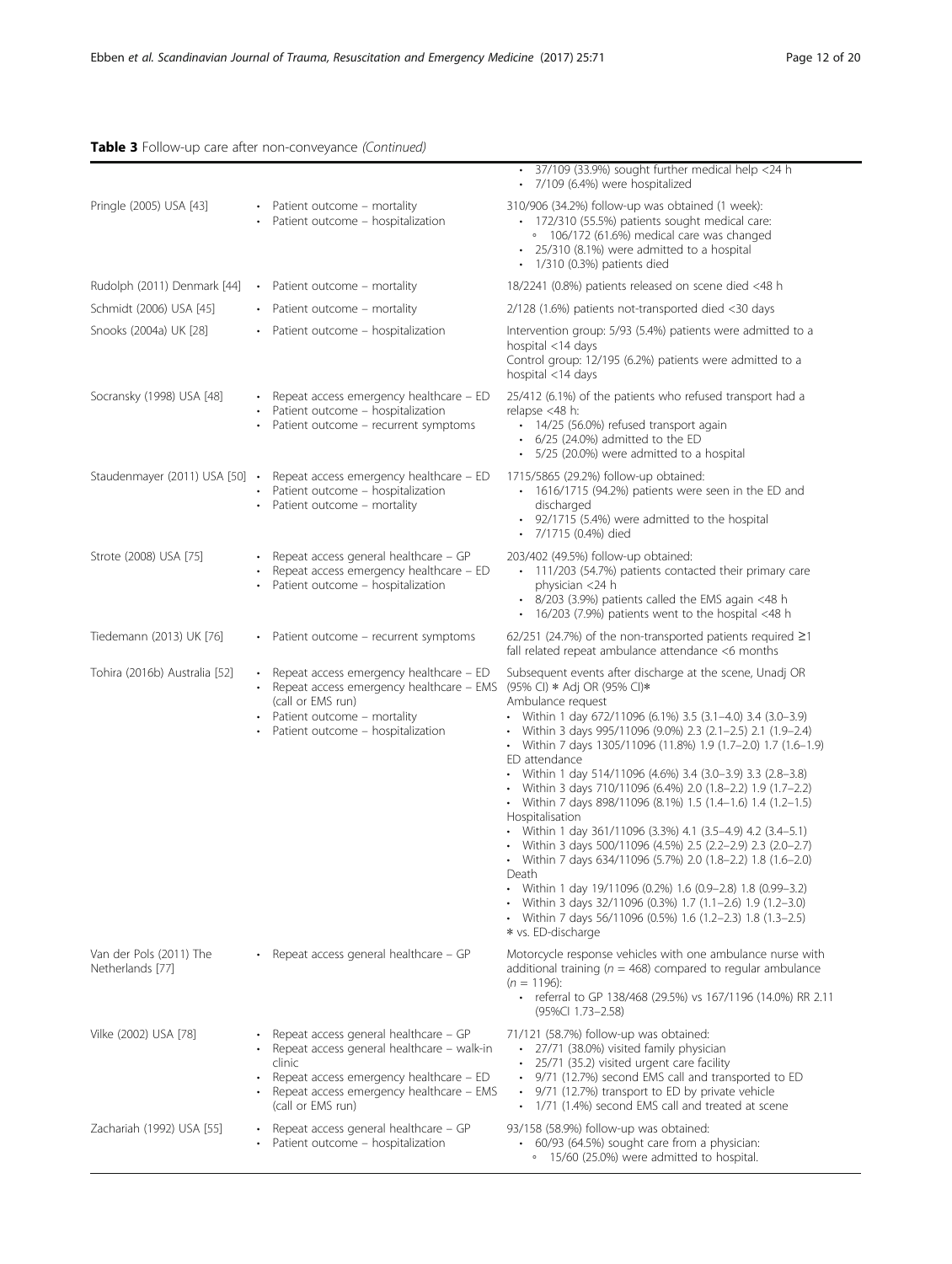Repeated access to the ED is measured in seventeen studies [\[8, 26, 37, 38, 40, 48, 50, 52,](#page-18-0) [56, 57, 62, 65](#page-19-0)–[67](#page-19-0), [75, 78](#page-19-0), [90](#page-19-0)]. For general patient populations, the followup periods ranged from  $\langle 24 \rangle$  h up to  $\langle 7 \rangle$  days, and repeated access percentages varied from 4.6–7.0% (<24 h), 19.0% (<48 h), 6.4–25.8% (72 h) up to 8.1–80.1% (<7 days). For specific patient populations (hypoglycaemia, people who had fallen, people aged >65 years, children and people with minor injuries), the follow-up periods ranged from  $\langle 48 \rangle$  h up to  $\langle 12 \rangle$  months, and repeated access percentages varied from 5.0–26.4% (<48 h), 65.9% (<72 h), up to 12.0–49.0% (12 months).

Repeated access to the EMS-system is measured in ten studies [\[26, 37, 39, 40, 52,](#page-18-0) [56, 58, 64, 67, 78\]](#page-19-0). For general patient populations, the follow-up periods ranged from <24 h up to <7 days, and repeated access percentages varied from 6.1% (<24 h), 2.3–2.5% (<48 h) up to 7.4– 13.5% (<7 days). For specific patient populations (hypoglycaemia, people who had fallen, supraventricular tachycardia, and people aged >65 years), the follow-up periods ranged from <48 h up to <12 months, and repeated access percentages varied from 0.0–2.5% (<48 h), 1.3–8.7% (<72 h), 8.3–31.4% (10 months) up to 12.0– 49.0% (12 months).

Repeated access to the GP is measured in thirteen studies [\[8, 26, 38,](#page-18-0) [55](#page-19-0)–[57, 62, 65](#page-19-0)–[67](#page-19-0), [75](#page-19-0), [77](#page-19-0), [78](#page-19-0)]. For general patient populations, the follow-up periods ranged from  $\langle 48 \rangle$  h up to  $\langle 7 \rangle$  days, and repeated access percentages varied from 13.0% (<24 h), 36.8–50.0% (<72 h) up to 46.2% (<7 days). For specific patient populations (hypoglycaemia, people who had fallen, children, and people aged >65 years), the follow-up periods ranged from <24 h up to 12 months, and repeated access percentages varied from 54.7% (24 h), 7.4–40.0% (<48 h), 34.1% (72 h) up to 12.0–49.0% (12 months).

Repeated access to walk-in clinic is measured in three studies for specific patient populations (children, people who had fallen, and patients aged >65 years) [\[26](#page-18-0), [65](#page-19-0), [78](#page-19-0)]. The follow-up periods used for this outcome ranged from <48 h up to 12 months, and repeated access percentages varied from  $3.8\%$  (<48 h) up to  $12.0-49.0\%$ (12 months).

The patient outcomes measured are mortality, hospitalization and recurrence of symptoms. For general patient populations, the follow-up periods for mortality ranged from <24 h up to <30 days, and mortality rates ranged from 0.2–3.5% (<24 h), 0.3% (<48 h), 0.3–6.1%  $\left($  <72 h), 0.3%–0.7% (<7 days) up to 1.6% (<30 days) [[26](#page-18-0), [34, 37](#page-18-0), [40](#page-18-0), [43](#page-18-0), [45](#page-18-0), [50](#page-18-0), [52](#page-18-0), [57](#page-19-0)]. The one study reporting on a specific patient population (opioid overdose) reported a  $0.8\%$  mortality rate < 48 h [[44\]](#page-18-0).

The hospitalization follow-up period for general patient populations ranged from <24 h up to <14 days, and hospitalization rates ranged from  $3.3\%$  (<24 h),  $1.0\%$ 

(<48 h), 4.5–12.1% (<72 h), 5.0–8.1% (<7 days) up to 5.4–6.2% (<14 days) [\[8, 28, 34](#page-18-0), [37](#page-18-0), [38](#page-18-0), [40](#page-18-0), [43](#page-18-0), [52](#page-18-0), [55](#page-19-0), [57](#page-19-0)]. For specific patient populations (hypoglycaemia, people who had fallen, children, people with minor injuries, and people aged >65 years) the follow-up periods ranged from <48 h up to 12 months, and hospitalization rates ranged from 1.2–7.9% (<48 h), 2.5–5.1% (<72 h) up to 12.0–49.0% (<12 months) [[26, 32](#page-18-0), [48](#page-18-0), [50](#page-18-0), [62](#page-19-0), [67](#page-19-0), [69, 75\]](#page-19-0).

Recurrence of symptoms for specific patient populations (hypoglycaemia and people who had fallen) varied from 6.1% (48 h), 7.9% ( $\langle 72 \rangle$  h), 4.9% ( $\langle 21 \rangle$  days) up to 24.7% (<6 months) [[32, 48,](#page-18-0) [59, 76\]](#page-19-0).

# Existing guidelines, protocols and triage criteria for nonconveyance (Additional file [9:](#page-17-0) Appendix 8)

Criteria to guide the (non-) conveyance decision described mostly are abnormal vital functions related to 'breathing' (respiration rate, respiratory distress, dyspnea), abnormal vital functions related to 'circulation' (systolic/diastolic blood pressure, pulse), suspected or confirmed ingestion of alcohol or drugs, and an altered level of consciousness (Glasgow coma scale) [[28](#page-18-0), [29, 39](#page-18-0), [40, 43](#page-18-0), [46, 51](#page-18-0)–[54](#page-19-0), [59, 70](#page-19-0), [72, 73](#page-19-0), [75, 79, 84](#page-19-0), [88\]](#page-19-0). Ten of these studies described more specific flowcharts, tools, checklist or standard operating procedures for nonconveyance in general [[43, 51,](#page-18-0) [72\]](#page-19-0), patients who refuse conveyance [\[29, 40](#page-18-0), [46\]](#page-18-0), and patients who had fallen [[84\]](#page-19-0), with supraventricular tachycardia [\[39\]](#page-18-0), with social problems [[28\]](#page-18-0), with hypoglycaemia [\[53\]](#page-19-0), and post-ictal patients [\[53\]](#page-19-0).

# Professionals competencies and other factors influencing the non-conveyance decision-making process (Table [4](#page-13-0))

Factors influencing the non-conveyance decision-making process are related to the professional, the patient and his relatives, the healthcare process/system, or supportive tools [\[26, 29, 49, 51,](#page-18-0) [57, 64, 65, 74, 77, 78, 80, 83](#page-19-0)–[89](#page-19-0)] (Table [4](#page-13-0)). These factors can be present at (a) pre-arrival, when the professional forms an early opinion based on information from the emergency call, during (b) initial patient contact where the ambulance professional gets a first impression of the patient, during (c) patient assessment of vital signs and other parameters, and (d) during the actual (non-) conveyance decision moment [\[84](#page-19-0)].

As for professional related factors, two studies described *professional competencies* needed to perform non-conveyance. These studies showed that additional training for ambulance professionals led to higher nonconveyance rates compared to ambulance professionals who received regular training [\[64](#page-19-0), [77\]](#page-19-0). Besides competencies, other professional related factors are weighing of patient risks and personal litigation risk in case of a wrong non-conveyance decision [\[87](#page-19-0), [88\]](#page-19-0), experience and intuition of the ambulance professional [[89\]](#page-19-0), and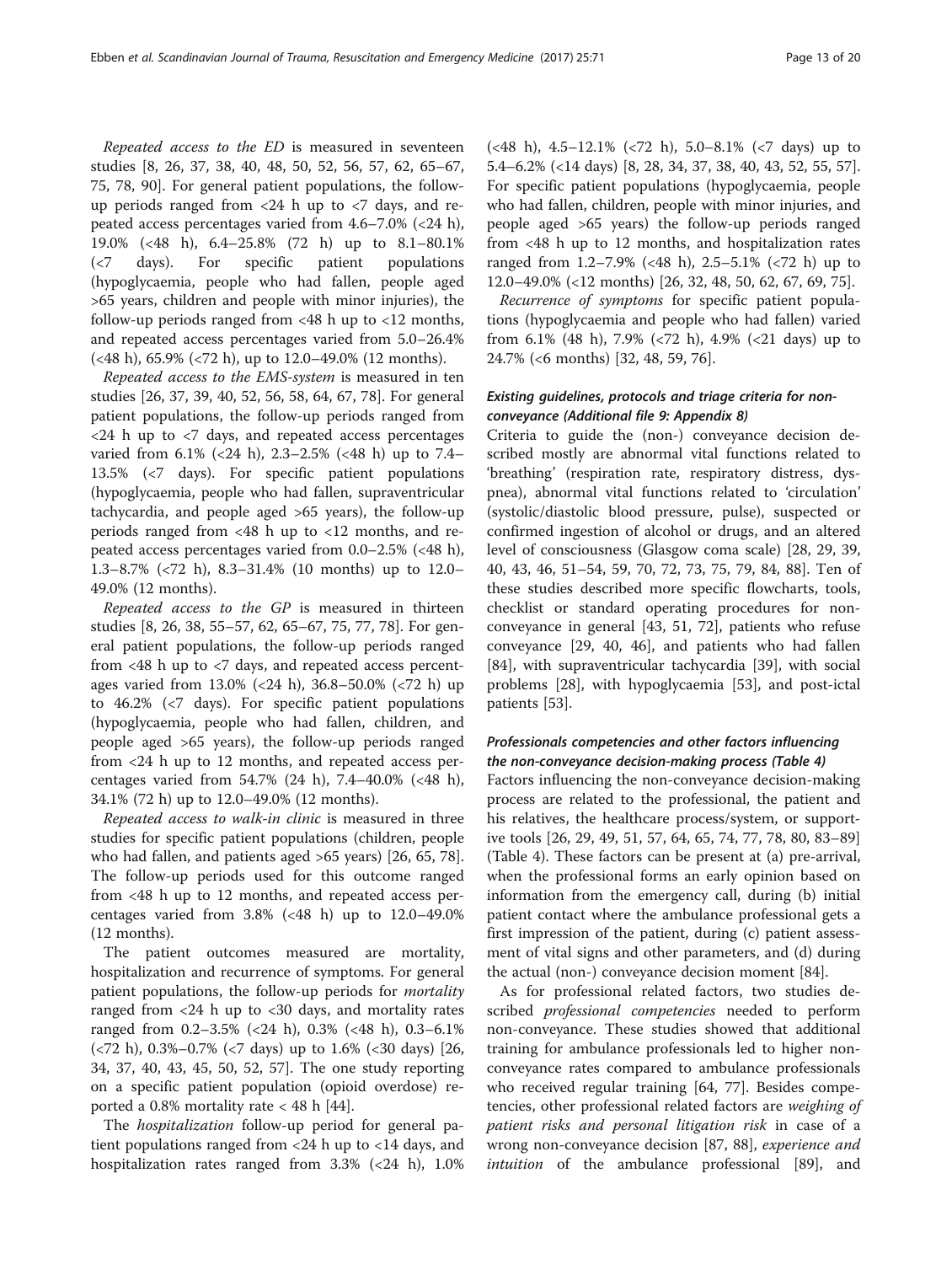| Authors (publication year) country [ref] | Competences/influencing factors                                                                                                                                                                                                                                                                                                                                                                                                                                            | Type of factor                                      |
|------------------------------------------|----------------------------------------------------------------------------------------------------------------------------------------------------------------------------------------------------------------------------------------------------------------------------------------------------------------------------------------------------------------------------------------------------------------------------------------------------------------------------|-----------------------------------------------------|
| Alicandro (1995) USA [29]                | The implementation of a (1) high risk card (T1) and (2) online<br>medical control (T2) for patients with high-risk criteria im<br>proved the transport rate: T0 2/60 (3.3%)- T1 7/70 (10.0%) - T2<br>$12/34$ (35.3%) $p = .00003$                                                                                                                                                                                                                                          | 1. Supportive tools<br>2. Healthcare process/system |
| Burstein (1998) USA [57]                 | The implementation of medical control by telephone to<br>convince patients who attempt refusal of medical care to be<br>transported to the ED: 61/130 (47%) of the patients was<br>convinced                                                                                                                                                                                                                                                                               | 1. Healthcare process/system                        |
| Ebrahimian (2014) Iran [83]              | Affecting factors of EMS staffs' decision about transporting:<br>1. patient's condition:<br>a. Physical health status<br>b. Socioeconomic status:<br>i. Patient support system<br>ii. Patient and his family's educational status<br>iii. Patient and his family's financial status<br>c. Cultural background:<br>i. Confidence<br>ii. Believes and attitudes<br>2. The context of the EMS mission:<br>a. Characteristics of the mission<br>b. EMS staffs' characteristics | 1. Patient/relative<br>2. Healthcare process/system |
| Halter (2011) UK [84]                    | Influencing factors:<br>1. Pre-arrival: forming an early opinion from information from<br>the emergency call<br>2. Initial contact: assessing the need for any immediate action<br>and establishing a report<br>3. Continuing assessment: gathering and assimilating medical<br>and social information<br>4. Making a conveyance decision: negotiation, referral and<br>professional defense using professional experience, instinct                                       | 1. Healthcare process/system                        |
| Jensen (2013) Canada [64]                | Extended care paramedics received additional specialized<br>training in the following "extended care" roles:<br>1. Geriatric assessments and management<br>2. End-of-life care<br>3. Primary wound closure techniques (suturing, tissue<br>adhesive)<br>4. Point-of-care testing.<br>LTC patients treated by ECPs remained at the LTC facility in<br>98 of 140 (70%) cases, compared to 21 of 98(21.4%) of<br>emergency paramedic calls.                                   | 1. Professional                                     |
| Kahalé (2006) Canada [65]                | Reasons for non-transport as cited in parent/patient inter<br>views ( $n = 106$ ):<br>1. 31/106 (29.2%) EMS-personnel stated that transport was<br>unnecessary<br>2. 25/106 (23.6%) parents thought that going to the hospital<br>was unnecessary<br>3. 22/106 (20.8%) parents wanted to use another method of<br>transportation to seek medical care<br>4. 5/106 (4.7%) parents were concerned about costs related<br>to ambulance transports<br>5. 23/106 (21.7%) other  | 1. Professional<br>2. Patient/relative              |
| Keene (2015) Australia [85]              | Reasons for not accepting transport (from fieldnotes):<br>1. Just wanted reassurance, assistance, advice or support/<br>referral<br>2. Symptoms had resolved prior to arrival or during<br>assessment<br>3. Concern over ED waiting time/ED workload<br>4. Prior negative experience with a hospital<br>5. Personal reasons: (e.g. 'I just didn't want to go'. 'I was<br>embarrassed by all the fuss'                                                                      | 1. Patient/relative                                 |
| Mikolaizak (2013) Australia [26]         | Factors influencing transport decision:<br>1. refusal to travel<br>2. patient did not sustain an injury/only minor injuries<br>3. sufficient on-scene treatment                                                                                                                                                                                                                                                                                                            | 1. Patient/relative                                 |

# <span id="page-13-0"></span>**Table 4** Competences and influencing factors ( $n = 18$ )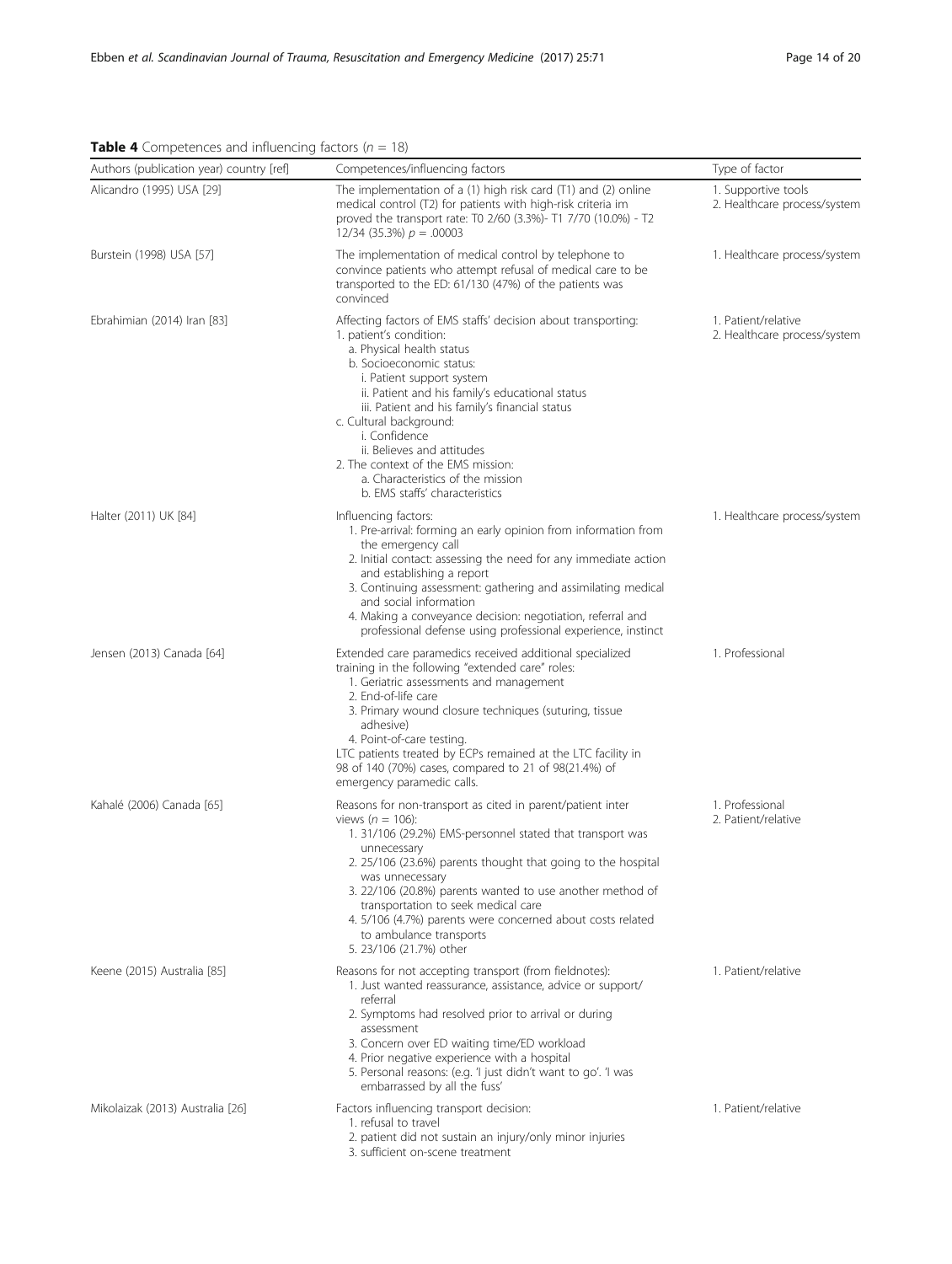# **Table 4** Competences and influencing factors ( $n = 18$ ) (Continued)

|                                      | 4.referral to GP                                                                                                                                                                                                                                                                                                                                                                                                                                                                                                                                                                                                                       |                                                     |
|--------------------------------------|----------------------------------------------------------------------------------------------------------------------------------------------------------------------------------------------------------------------------------------------------------------------------------------------------------------------------------------------------------------------------------------------------------------------------------------------------------------------------------------------------------------------------------------------------------------------------------------------------------------------------------------|-----------------------------------------------------|
| Murphy-Jones (2016) UK [86]          | 3 main themes:<br>1. Patient wishes (insufficient care plans, nursing care staff<br>insufficient knowledge of patients' wishes, patients' inability<br>to express their wishes)<br>2. patients' best interest (when patients were not considered<br>to have the capacity for decision making, paramedics want to<br>act in their best interest, factors used: diagnosis,<br>comorbidities, quality of life, wishes and current condition,<br>risks and benefits of hospitalization, concerns about care<br>provision in some nursing homes<br>3. influence of others (nursing home staff, patients' relatives<br>and other paramedics) | 1. Patient/relative<br>2. Healthcare process/system |
| O'Hara (2015) UK [87]                | 7 overarching system influences on decision making:<br>1. Increasing demand (of non-emergent cases)<br>2. Performance regime and priorities<br>3. Access to appropriate care options in case of non-<br>conveyance to an ED<br>4. Disproportionate risk aversion: non-conveyance was<br>perceived as a risk for both patient and paramedic<br>5. Beneficial impact of additional training on decision making<br>competences<br>6. Communication and feedback to crews<br>7. Ambulance service resources                                                                                                                                | 1. Healthcare process/system                        |
| Porter (2007) UK [88]                | Influencing factors:<br>1. Patient autonomy<br>2. Opinion family/carers<br>3. Clinical need as assessed by crew members<br>4. Protection of themselves for the risk of litigation by crew<br>members<br>5. Mental capacity of the patient to make a transport decision<br>6. Lacking skills or status of the crew member to be judging<br>the mental capacity of the patient<br>7. Back-up of other professionals<br>8. Fear of a possible comeback if the non-conveyance<br>decision turned out to be wrong                                                                                                                           | 1. Patient/relative<br>2. Professional              |
| Simpson (2014a) Australia [74]       | 6-item predictive model for non-conveyance odds (goodness-<br>of-fit test indicated good model fit (8 DF, $x^2 = 7.43$ , $p = 0.49$ ),<br>factors associated with increased odds of a non-conveyance<br>outcome.<br>1.65-74 year<br>2. Lower response priority (90 min response time)<br>3. The presence of personal alarm<br>4. The absence of new injury/pain<br>5. Normal physiology<br>6. Change in usual level of function post fall                                                                                                                                                                                              | 1. Patient/relative<br>2. Healthcare process/system |
| Snooks (2005) UK [89]                | Influencing factors on ED conveyance:<br>1. Experience and intuition of the paramedic<br>2. Pragmatism: conveyance – the easy option<br>3. Patient/carer factors                                                                                                                                                                                                                                                                                                                                                                                                                                                                       | 1. Professional<br>2. Patient/relative              |
| Stark (1990) USA [49]                | Predictors for left at Scene Against Medical Advice:<br>1. Family present ( $\beta = -1.87$ , $p = .001$ )<br>2. Disorientation ( $\beta = -1.04$ , $p = .04$ )<br>3. Abnormal speech (β = -1.92, $p = .05$ )<br>4. Police hold ( $\beta = -2.04$ , $p = .03$ )<br>5. Alcohol use (β = 1.48, <i>p</i> = .006)<br>6. Treated hypoglycemia ( $\beta$ = 1.63, $p$ = .05)                                                                                                                                                                                                                                                                  | 1. Patient/relative<br>2. Healthcare process/system |
| Stuhlmiller (2005) USA [51]          | 28/137 (20.4%) patients with whom the online medical<br>control (OLMC) physician spoke during the encounter: 9/28<br>(32.1%) agreed to be transported, compared with nine (8.3%)<br>of the 109 patients who did not speak to the OLMC physician<br>$(p=.001)$                                                                                                                                                                                                                                                                                                                                                                          | 1. Supportive tools                                 |
| Van der Pols (2011) Netherlands [77] | Motorcycle response vehicles with one ambulance nurse with<br>additional training ( $n = 468$ ) compared to regular ambulance                                                                                                                                                                                                                                                                                                                                                                                                                                                                                                          | 1. Professional                                     |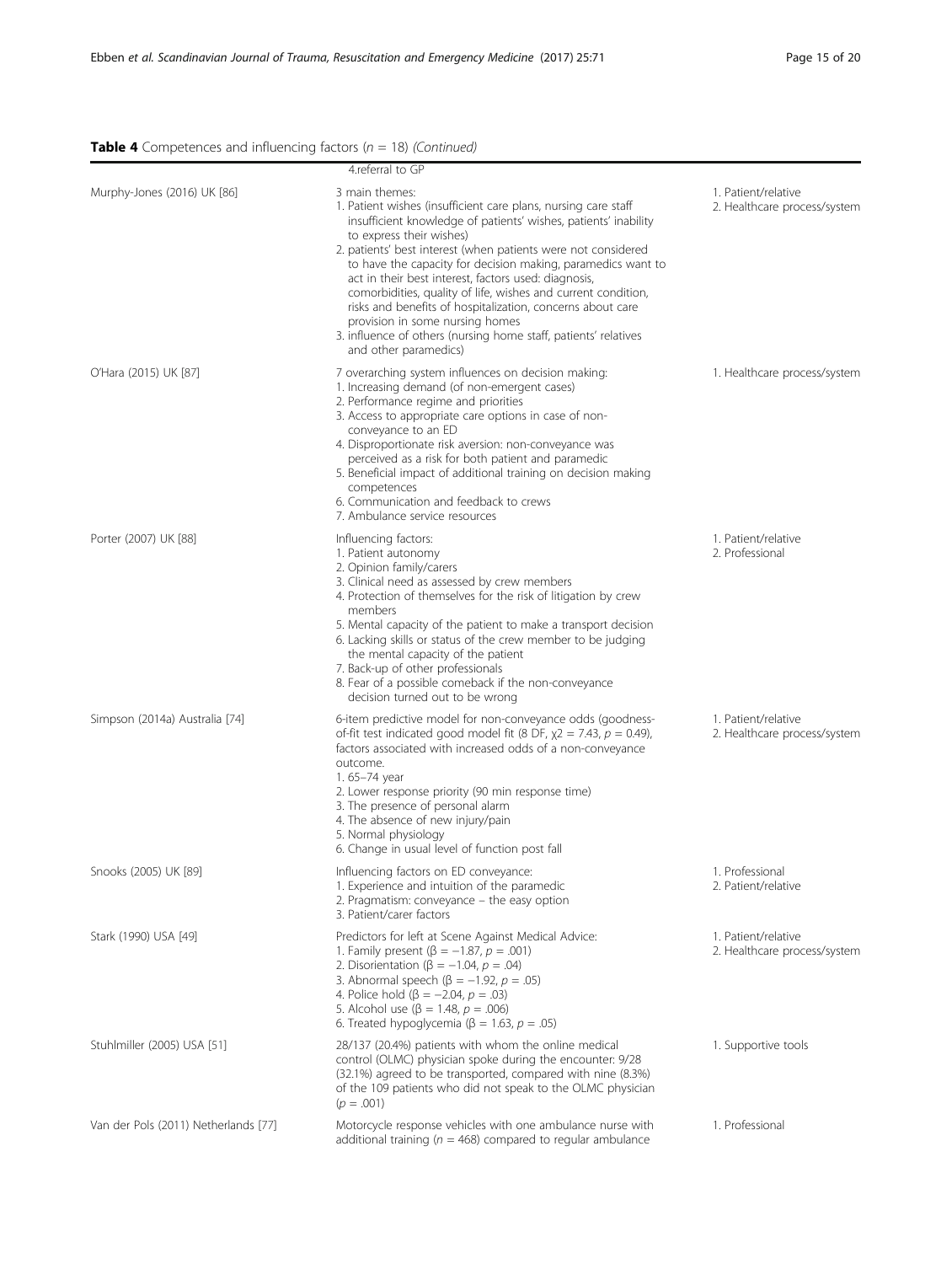### **Table 4** Competences and influencing factors ( $n = 18$ ) (Continued)

|                       | $(n = 1196)$ : (1) treat and release 129/468 (27.6%) vs 149/1196<br>(12.5%) RR 2.21 (95%Cl 1.80-2.73)                                                                                                                                                                                                                                                                                                                                                                                                                                                                                                                                                                                                             |                     |
|-----------------------|-------------------------------------------------------------------------------------------------------------------------------------------------------------------------------------------------------------------------------------------------------------------------------------------------------------------------------------------------------------------------------------------------------------------------------------------------------------------------------------------------------------------------------------------------------------------------------------------------------------------------------------------------------------------------------------------------------------------|---------------------|
| Vilke (2002) USA [78] | Patient reasons ( $n = 100$ ) for patients to refuse transport:<br>1.37/100 (37.0%) did not want transport and ED care<br>2. 23/100 (23.0%) concerned about the cost/coverage of ED<br>3. 19/100 (19.0%) paramedics implied no transport was<br>needed<br>4. 17/100 (17.0%) concerned about the cost of the ambulance<br>5.4/100 (4.0%) language barrier                                                                                                                                                                                                                                                                                                                                                          | 1. Patient/relative |
| Zorab (1999) UK [80]  | 274/302 (90.7%) paramedics felt that a lack of health<br>information of the patient had led to a less appropriate<br>carepathway being selected, information that could have<br>helped according to paramedics:<br>1. Resuscitation status ( $n = 233, 77.2\%)$<br>2. Current medication ( $n = 184, 60.9\%$ )<br>3. Allergy information ( $n = 103, 34.1\%$ )<br>4. Previous medical history ( $n = 262, 86.8\%$ )<br>5. Patient's normal parameters ( $n = 235, 77.8\%)$<br>6. End of life care choices ( $n = 221, 73.2\%)$<br>7. Information about implanted devices, e.g. pacemakers<br>$(n = 106, 35.1\%)$<br>8. Other, e.g. ECG, mental health records, blood and other test<br>results ( $n = 38, 1.3\%)$ | 1. Professional     |

pragmatism as conveyance being an easy option compared to non-conveyance [\[89](#page-19-0)].

For patient related factors, firstly the health status of the patient influenced the non-conveyance decision of the professional [[26, 49,](#page-18-0) [65, 74, 78, 83, 85](#page-19-0), [88](#page-19-0)]. Only three studies specified these physical conditions: the sufficiency of on-scene treatment [[26](#page-18-0)], if problems/injuries have resolved pre-arrival or were only minor [\[26](#page-18-0), [85\]](#page-19-0), patient physiology [\[74](#page-19-0)], the absence of new pain or injury [[74\]](#page-19-0), and possible changes in usual level of functioning [[74\]](#page-19-0). A second patient related factor is refusal. Refusal might be related to relatives thinking conveyance is not necessary [[65\]](#page-19-0), but also by patients concerns about costs of conveyance or ED care [[65, 78\]](#page-19-0), or the refusal reasons were not further specified [[26,](#page-18-0) [85](#page-19-0)]. Thirdly, patient wishes and the patients' best interest are factors that influence a conveyance decision [[86](#page-19-0)].

Influencing factors related to the healthcare system are access/referral to GP or alternative healthcare facility in case of non-conveyance [[26,](#page-18-0) [87](#page-19-0)]. To make appropriate conveyance or referral decisions, access to patient information is essential. One study [[80](#page-19-0)] showed that 90.7% of the ambulance professionals felt that a lack of patient information leads to less appropriate care being selected. To make appropriate decisions, ambulance professionals gave high priority to previous medical history, patient's usual vital signs and resuscitation status as patient information.

Finally, three studies showed that implementing online medical control as supportive tool, where a physician can be contacted by the pre-hospital professional, solely or in combination with a high risk card, increased

conveyance rates for patients with high risk criteria or patients who refused conveyance [[29](#page-18-0), [51](#page-18-0), [57](#page-19-0)].

## **Discussion**

This systematic review includes 67 articles that describe non-conveyance in ambulance care from patient safety and ambulance professional perspectives. Our results show that non-conveyance occurs in all types of EMS systems across the world, and that there is a wide variation in non-conveyance rates for general and specific patient populations. These variations might be caused by differences in patient populations (medical acuity and medical necessity to convey), and differences between EMS-systems in terms of triage systems, types of services, educational levels of ambulance professionals, and type of vehicles (conveying and non-conveying) [[91](#page-19-0)–[93](#page-19-0)]. Although non-conveyance in itself is a valid outcome of ambulance care [\[17](#page-18-0)], our results do not distinct between justified or unjustified non-conveyance. This can be a focus of future research.

Our review provides a first insight in characteristics of non-conveyed patients. Our results show that patients of all ages and both men and women are represented in the non-conveyance population. Non-conveyed patients most often had a neurological or trauma related complaint or condition. Vulnerable patients as children and elderly, and specific patient groups of people who had fallen or people with hypoglycaemia are relatively high represented in the non-conveyance population. Another subpopulation is patients who refuse care and/or conveyance. From our results it remains unknown what kinds of complaints or conditions these patients have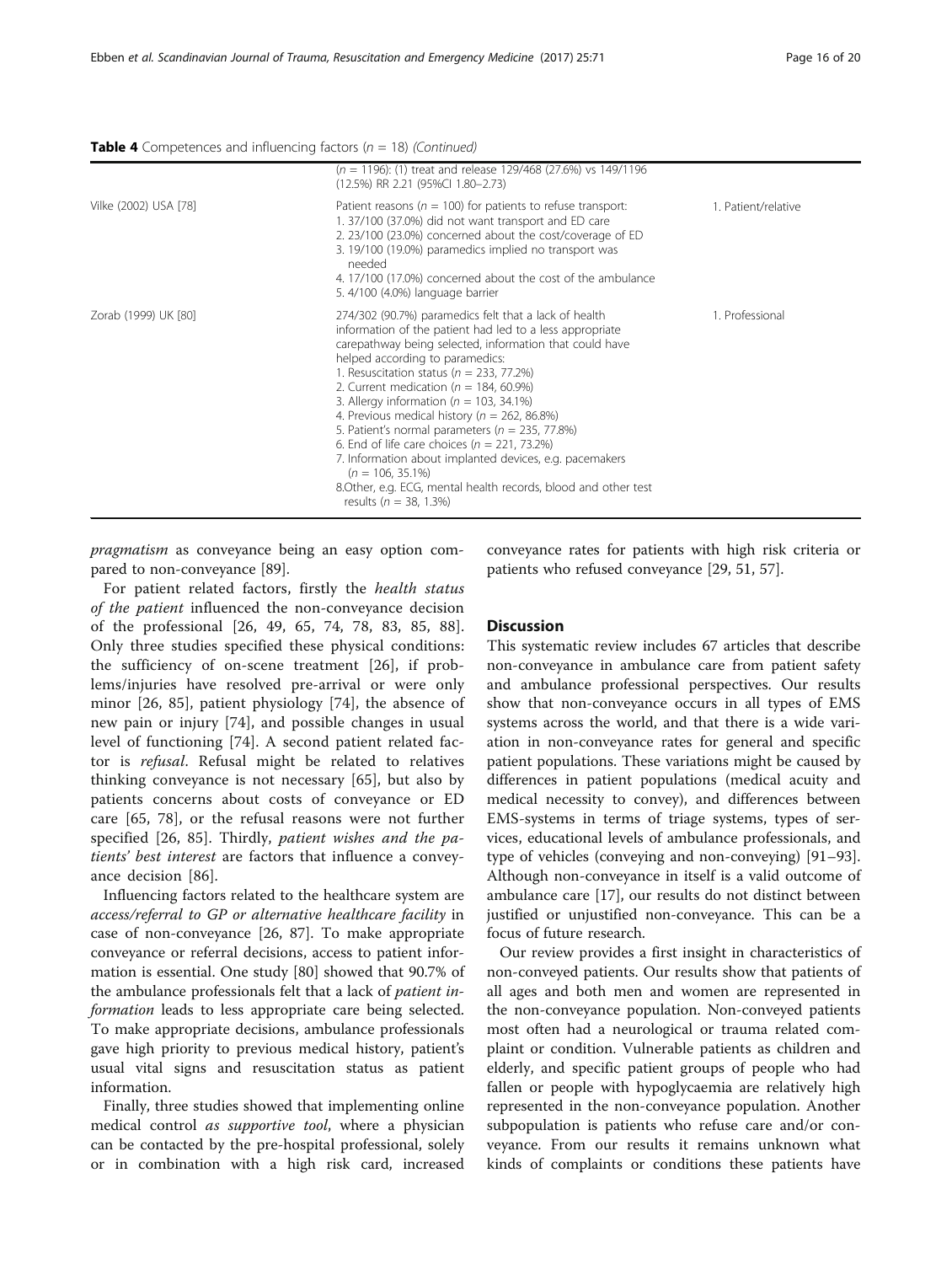from ICD-10 perspective, and what consequences their refusal has from patient-safety perspective.

Although the assessment of vital signs is an important aspect of the primary survey in ambulance care to make appropriate treatment and triage decisions [\[94\]](#page-19-0), we found only three studies describing vital signs of nonconveyed patients. These studies show that roughly 15% of the non-conveyed patients have vital signs that deviate from limits. We do not know whether vital signs differ between conveyed and non-conveyed patients. Therefore future research should focus on a comparison of vital signs and follow-up outcomes between conveyed and non-conveyed patient groups. Furthermore, it remains unclear if abnormal vital signs were present in the medical history due to illness or medication use. Poor access to healthcare information systems by ambulance professionals is reported [\[80\]](#page-19-0), this underlines the possible advantage of access to healthcare information systems in the chain of emergency care, and the accessibility of the general practitioner.

Results show that a significant amount of non-conveyed patient re-enters the (emergency) healthcare system. For instance, 6.1% of the patients re-enters the EMS-system <24 h after non-conveyance, and up to 19.0% of the patient visits an ED within 48 h after non-conveyance. From the patient-safety perspective it remains unclear whether these repeated EMS calls and ED visits are based on medical necessity, as it remained unclear in the data which complaints or conditions these patients had during this repeated access to emergency healthcare, and whether it was similar to the initial EMS contact. Furthermore, the studies did not describe whether the re-entry is based on professional referral or self-referral. Clinical practice could benefit from the development of valid quality indicators for patient safety in the chain of emergency care. These could measure systematically (un)justified re-entry of the emergency healthcare system and quality of care provided.

From the professional perspective, our results indicate that the non-conveyance decision-making process is multifactorial, with influences from the professional, the patient and his relatives, the healthcare system, and supportive tools. Our results do not give clear direction which additional competencies ambulance professionals need to make safe non-conveyance decisions, as only two studies describe positive effects of additional training. Studies not included in our review suggest that pre-hospital professionals with additional training on the conveyance decision, and on management of minor illness and injuries, are less likely to convey patients compared to regular ambulance staff [[15](#page-18-0), [95\]](#page-19-0). Initiatives to implement new competencies of pre-hospital professionals in EMS or possibly new professionals with additional competencies in clinical reasoning and conveyance decision-making should be explored and tested regarding patient safety.

As for supportive tools, our results show that there is a limited number of flowcharts, checklists or protocols available to guide non-conveyance decisions for general and specific patient populations. However, it remains unclear how these tools were developed and to what degree they are evidence-based. This urges the need to develop evidence-based supportive tools to guide nonconveyance decision-making for different patient groups. In order to do so, future research should be aimed at identifying factors to guide accurate non-conveyance decision making, to predict non-conveyance in the EMS dispatch phase through tailored triage criteria, or to predict follow-up outcomes such as mortality and re-enters in the emergency healthcare system. This with the aim to support professionals in their decision making and to enhance quality and safety in pre-hospital care.

## Limitations of included studies

As described in the result section, the quality of included studies varied. For the quantitative studies (Additional file [4](#page-17-0): Appendix 3, Additional file [5](#page-17-0): Appendix 4, Additional file [6:](#page-17-0) Appendix 5), the quality assessment criteria objective/aim, design, methods of subject/group selection, appropriateness of sample size, description analytical methods, and detailed reporting of results scored good quality. The moderate assessment criteria were description of subject characteristics, outcome definition, and the relationship between results and conclusion. The reporting of estimate of variance was poor, and due to design most studies could not be controlled for confounding. Within the qualitative studies (Additional file [7:](#page-17-0) Appendix 6) the quality assessment criteria objective/ aim, design, connection to theoretical framework, datacollection and data-analysis scored good quality. The moderate assessment criteria were description of context, sampling strategy, and conclusion supported by results. Use of verification procedures and reflexivity of account were the two poor assessment criteria. Another limitation concerned the studies describing initial complaints and conditions. These studies used different types of classification systems, or systems were lacking. Therefore, we recommend to use one classification system, such as the ICD-10, in future research to enhance generizability and comparability of results.

## Study strengths and limitations

Despite the fact that this systematic review is the most complete and systematic analysis to date of nonconveyance in ambulance care, there are some limitations. A possible limitation is that our review did not cover the entire ambulance care process, as we focused on the phases after ambulance dispatch. Additional research should focus on the accuracy and predictive value of current EMS dispatch systems for non-conveyance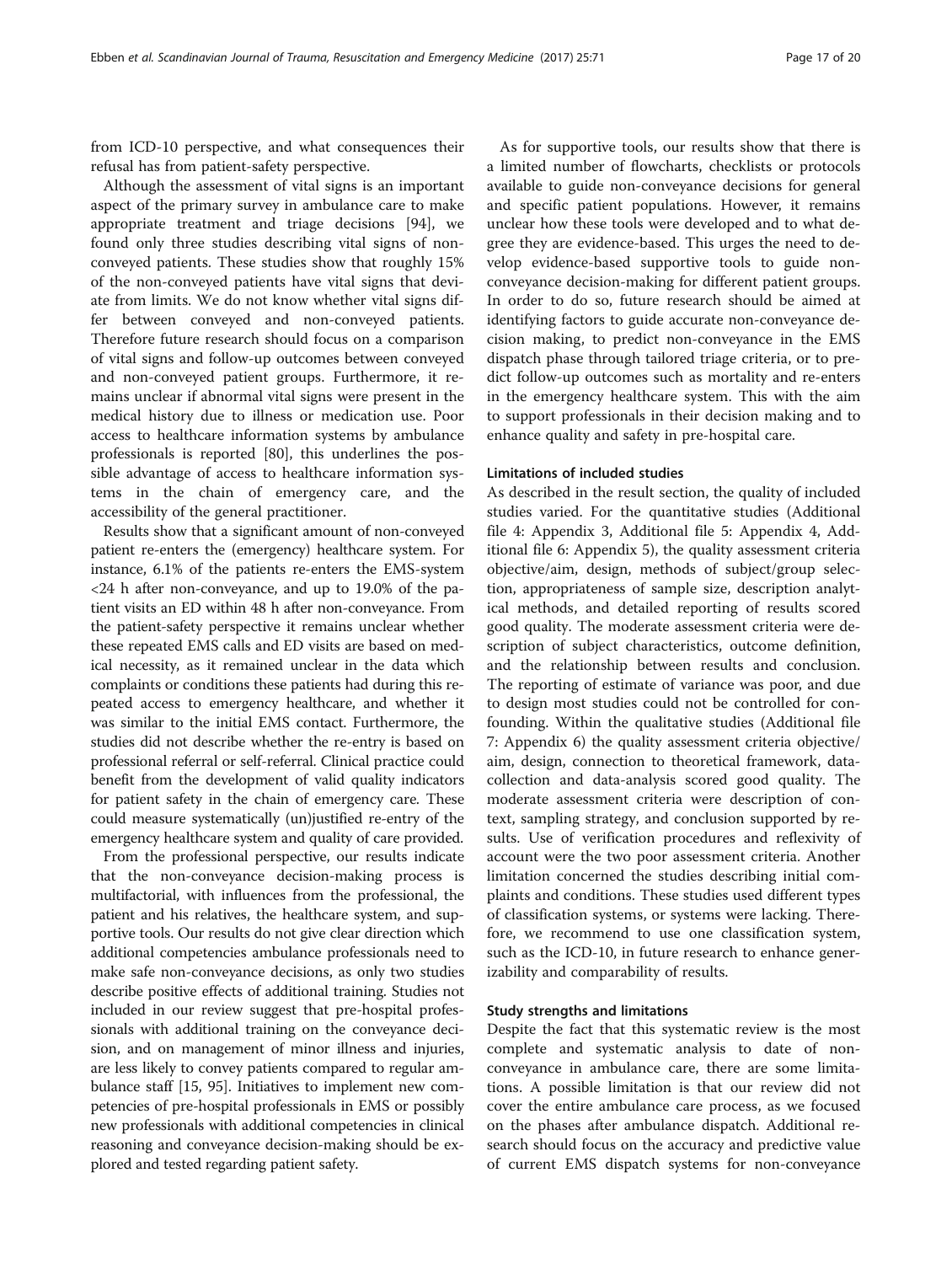<span id="page-17-0"></span>decisions. Secondly, a meta-analyses was not feasible due to heterogeneity amongst studies. Another limitation concerns the quality assessment tools for quantitative and qualitative designs. A variety of these tools exist without a clear evidence-base. Strengths of our study concern the usage of Cochrane and PRISMA methods and tools to perform and report our research.

# Conclusion

This systematic review shows that non-conveyance occurs in all types of EMS systems across the world, and that a wide variation in non-conveyance rates for general and specific patient populations exists. Patients in the non-conveyance population present themselves with a variety of initial complaints and conditions, although initial complaints or conditions related to trauma and neurology, and vulnerable patients groups such as children, elderly and patients with hypoglycaemia, are well represented. Nevertheless, further insight in characteristics of the non-conveyance population is needed. From patient safety perspective it turns out that a proportion of non-conveyed patients re-enters the emergency healthcare system within one or 2 days after nonconveyance. Why these patients re-enter the emergency healthcare system, and what outcomes these patients have remains unclear. For ambulance professionals the non-conveyance decision-making process is complex and multifactorial, with influences from the professional, the patient and his relatives, the healthcare system (referral or access to general practitioner) and supportive tools. Competencies needed to perform non-conveyance are marginally described, this should be priority in future research. Despite the fact that a limited amount of supportive tools is available for general and specific nonconveyance populations, there is a need to develop evidence-based guidelines and protocols to guide nonconveyance decision-making.

# Additional files

[Additional file 1:](dx.doi.org/10.1186/s13049-017-0409-6) Prisma 2009 checklist (DOC 63 kb)

[Additional file 2:](dx.doi.org/10.1186/s13049-017-0409-6) Appendix 1 Search strategies (DOCX 16 kb) **[Additional file 3:](dx.doi.org/10.1186/s13049-017-0409-6)** Appendix 2 Reasons full text exclusion ( $n = 67$ ) articles) (DOCX 24 kb)

**[Additional file 4:](dx.doi.org/10.1186/s13049-017-0409-6)** Appendix 3 Quality of systematic reviews  $(n = 2)$ (DOC 305 kb)

**[Additional file 5:](dx.doi.org/10.1186/s13049-017-0409-6)** Appendix 4 Quality of experimental studies  $(n = 4)$ (DOC 425 kb)

**[Additional file 6:](dx.doi.org/10.1186/s13049-017-0409-6)** Appendix 5 Quality of quantitative studies ( $n = 53$ ) (DOC 5545 kb)

**[Additional file 7:](dx.doi.org/10.1186/s13049-017-0409-6)** Appendix 6 Quality of qualitative studies ( $n = 8$ ) (DOC 910 kb)

[Additional file 8:](dx.doi.org/10.1186/s13049-017-0409-6) Appendix 7 Non-conveyance rates and patient characteristics (DOCX 48 kb)

[Additional file 9:](dx.doi.org/10.1186/s13049-017-0409-6) Appendix 8 Guidelines/protocols/triage criteria (DOCX 29 kb)

## Acknowledgements

Not applicable.

### Funding

The study was funded by Dutch National Sector Organization for Ambulance Care, Zwolle, The Netherlands. The funding body had a role in determining the scope and key-questions for this review. There was no role during data collection, selection, analysis and interpretation.

#### Availability of data and materials

The datasets used and/or analysed during the current study are available from the corresponding author on reasonable request.

#### Authors' contributions

Study design (RE, SB, MH, TP, LV). Data collection, selection, extraction and analysis (RE, SB, RS, NT, JL, LV). Quality assessment (RE, SB, RS, NT, JL, LV). Manuscript preparation (RE, SB, RS, NT, JL, MH, TP, LV). All authors read and approved the final manuscript

#### Ethics approval and consent to participate

Not applicable.

## Consent for publication

Not applicable.

#### Competing interests

The authors declare that they have no competing interests.

#### Publisher's Note

Springer Nature remains neutral with regard to jurisdictional claims in published maps and institutional affiliations.

#### Author details

<sup>1</sup> Research Department of Emergency and Critical Care, HAN University of Applied Sciences, Faculty of Health and Social Studies, PO Box 6960, 6503, GL, Nijmegen, The Netherlands. <sup>2</sup>Radboud University Medical Center, Radboud Institute for Health Sciences, IQ healthcare, Nijmegen, The Netherlands. <sup>3</sup>Ambulance Service Gelderland-Zuid, Nijmegen, The Netherlands. <sup>4</sup>Ambulance Service IJsselland, Zwolle, The Netherlands<br><sup>5</sup>Ambulance Academy, Hardenwijk The Netherlands. <sup>6</sup>Dutch National Ambulance Academy, Harderwijk, The Netherlands. <sup>6</sup>Dutch National Sector Organisation for Ambulance Care, Zwolle, The Netherlands. <sup>7</sup>Radboud University Medical Center, Eastern Regional Emergency Healthcare Network, Nijmegen, The Netherlands.

## Received: 21 April 2017 Accepted: 22 June 2017 Published online: 17 July 2017

#### References

- 1. Shah MN. The formation of the emergency medical services system. Am J Public Health. 2006;96:414–23.
- 2. Jensen JL, Bigham BL, Blanchard IE, Dainty KN, Socha D, Carter A, Brown LH, Travers AH, Craig AM, Brown R, Morrison LJ. The Canadian National EMS Research Agenda: a mixed methods consensus study. CJEM. 2013;15:73–82.
- 3. Lowthian JA, Cameron PA, Stoelwinder JU, Curtis A, Currell A, Cooke MW, McNeil JJ. Increasing utilisation of emergency ambulances. Aust Health Rev. 2011;35:63–9.
- Richardson LD, Asplin BR, Lowe RA. Emergency department crowding as a health policy issue: past development, future directions. Ann Emerg Med. 2002;40:388–93.
- 5. Snooks H, Wrigley H, George S, Thomas E, Smith H, Glasper A. Appropriateness of use of emergency ambulances. J Accid Emerg Med. 1998;15:212–5.
- 6. Anonymous. London ambulance service. In: Managing the conveyance of patients policy and procedures; 2017. [http://www.londonambulance.nhs.uk/](http://www.londonambulance.nhs.uk/talking_with_us/freedom_of_information/classes_of_information/our_policies_and_procedures.aspx) [talking\\_with\\_us/freedom\\_of\\_information/classes\\_of\\_information/our\\_](http://www.londonambulance.nhs.uk/talking_with_us/freedom_of_information/classes_of_information/our_policies_and_procedures.aspx) [policies\\_and\\_procedures.aspx.](http://www.londonambulance.nhs.uk/talking_with_us/freedom_of_information/classes_of_information/our_policies_and_procedures.aspx)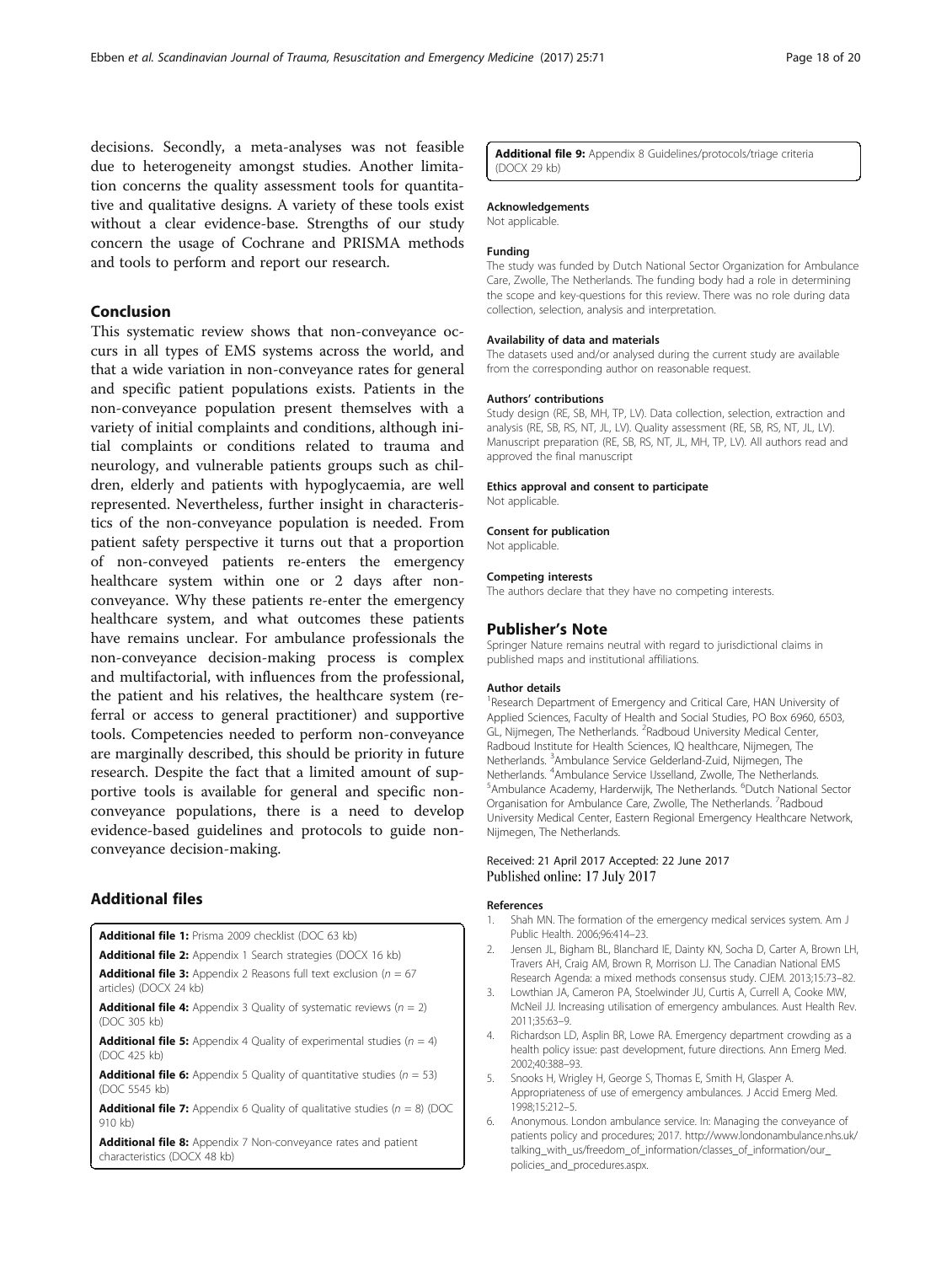- <span id="page-18-0"></span>7. Ambulances-in-zicht 2015. Ambulances-in-zicht 2015. 2017: [http://www.](http://www.vrgz.nl/nieuws/ambulances-in-zicht-2015/) [vrgz.nl/nieuws/ambulances-in-zicht-2015/](http://www.vrgz.nl/nieuws/ambulances-in-zicht-2015/)
- 8. Cone DC, Kim DT, Davidson SJ. Patient-initiated refusals of prehospital care: ambulance call report documentation, patient outcome, and on-line medical command. Prehosp Disaster Med. 1995;10:3–9.
- 9. Marks PJ, Daniel TD, Afolabi O, Spiers G, JS NVT. Emergency (999) calls to the ambulance service that do not result in the patient being transported to hospital: An epidemiological study. Emerg Med J. 2002;19:449–52.
- 10. Snooks HA, Dale J, HartleySharpe C, Halter M. On-scene alternatives for emergency ambulance crews attending patients who do not need to travel to the accident and emergency department: A review of the literature. Emerg Med J. 2004;21:212–5.
- 11. Gratton MC, Ellison SR, Hunt J, Ma OJ. Prospective determination of medical necessity for ambulance transport by paramedics. Prehosp Emerg Care. 2003;7:466–9.
- 12. Booker MJ, Simmonds RL, Purdy S. Patients who call emergency ambulances for primary care problems: a qualitative study of the decisionmaking process. Emerg Med J. 2014;31:448–52. 5p
- 13. Booker MJ, Shaw ARG, Purdy S. Why do patients with 'primary care sensitive' problems access ambulance services? A systematic mapping review of the literature. BMJ Open. 2015;5:e007726.
- 14. Verhage V, Tuinstra J, Baller R. Ambulanceritten zonder vervoer van een patiënt. Een verkennende studie naar het ontstaan van eerste hulp geen vervoer ritten. Tijdschr Soc geneeskd. 2014;92:119–24.
- 15. Tohira H, Williams TA, Jacobs I, Bremner A, Finn J. The impact of new prehospital practitioners on ambulance transportation to the emergency department: a systematic review and meta-analysis. Emerg Med J. 2014;31:e88–94.
- 16. van de Glind I, Berben S, Zeegers F, Poppen H, Hoogeveen M, Bolt I, van Grunsven P, Vloet L: A national research agenda for pre-hospital emergency medical services in the Netherlands: a Delphi-study. Scand J Trauma Resusc Emerg Med. 2016;24. doi:[10.1186/s13049-015-0195-y.](http://dx.doi.org/10.1186/s13049-015-0195-y)
- 17. Johnson M, O'Hara R, Hirst E, Weyman A, Turner J, Mason S, Quinn T, Shewan J, Siriwardena AN: Multiple triangulation and collaborative research using qualitative methods to explore decision making in pre-hospital emergency care. BMC Med Res Methodol. 2017;17. doi[:10.1186/s12874-017-](http://dx.doi.org/10.1186/s12874-017-0290-z) [0290-z](http://dx.doi.org/10.1186/s12874-017-0290-z).
- 18. Leikkola P, Mikkola R, Salminen-Tuomaala M, Paavilainen E. Non-conveyance of patients: challenges to decision-making in emergency are. Clin Nurs Stud. 2016;4:4.<https://doi.org/10.5430/cns.v4n4p31>
- 19. Champion HR, Sacco WJ, Gainer PS, Patow SM. The effect of medical direction on trauma triage. JTrauma. 1988;28:235–9.
- 20. Snooks H, Kearsley N, Dale J, Halter M. New models of care for 999 callers with conditions that are neither life threatening nor serious: results of a national survey. Prehospital Immediate Care. 2000;4:180–2. 3p
- 21. Higgins JPT, Green S (editors). Cochrane Handbook for Systematic Reviews of Interventions Version 5.0.1 (updated September 2008). The Cochrane Collaboration, 2008. Available from<http://training.cochrane.org/handbook>
- 22. Moher D, Liberati A, Tetzlaff J, Altman DG, PRISMA Group. Preferred reporting items for systematic reviews and meta-analyses: the PRISMA statement. Int J Surg. 2010;8:336–41.
- 23. Shea BJ, Grimshaw JM, Wells GA, Boers M, Andersson N, Hamel C, Porter AC, Tugwell P, Moher D, Bouter LM. Development of AMSTAR: a measurement tool to assess the methodological quality of systematic reviews. BMC Med Res Methodol. 2007;7:10.
- 24. Kmet LM, Lee RC, Cook LS. Quality assessment criteria for evaluating primary research papers from a varierty of fields. 2004.
- 25. World Health Organization. The ICD-10 classification of mental and behavioural disorders: clinical descriptions and diagnostic guidelines. World Healht Organization, Geneva.1992, 2017:
- 26. Mikolaizak AS, Simpson PM, Tiedemann A, Lord SR, Close JC. Systematic review of non-transportation rates and outcomes for older people who have fallen after ambulance service call-out. Australas J Ageing. 2013;32: 147–57.
- 27. Snooks HA, Carter B, Dale J, Foster T, Humphreys I, Logan PA, Lyons RA, Mason SM, Phillips CJ, Sanchez A, Wani M, Watkins A, Wells BE, Whitfield R, Russell IT. Support and assessment for fall emergency referrals (SAFER 1): Cluster randomised trial of computerised clinical decision support for paramedics. PLosOne. 2014;9(9): e106436. [10.1371/journal.pone.0106436.](http://dx.doi.org/10.1371/journal.pone.0106436)
- 28. Snooks H, Kearsley N, Dale J, Halter M, Redhead J, Cheung WY. Towards primary care for non-serious 999 callers: Results of a controlled study of "Treat and Refer" for ambulance crews. Qual Saf Health Care. 2004;13:435–43.
- 29. Alicandro J, Hollander JE, Henry MC, Sciammarella J, Stapleton E, Gentile D. Impact of interventions for patients refusing emergency medical services transport. Acad Emerg Med. 1995;2:480–5.
- 30. Key CB, Pepe PE, Persse DE, Calderon D. Can first responders be sent to selected 9-1-1 emergency medical services calls without an ambulance? Acad Emerg Med. 2003;10:339–46.
- 31. Alrazeeni DM, Sheikh SA, Mobrad A, Al GM, Abdulqader N, Al GM, Al QM, Al Khaldi B. Epidemiology of non-transported emergency medical services calls in Saudi Arabia. Saudi Med J. 2016;37:575–8.
- 32. Anderson S, Hogskilde PD, Wetterslev J, Bredgaard M, Sorensen MJT, Dahl JB, Hogskilde S. Appropriateness of leaving emergency medical service treated hypoglycemic patients at home: A retrospective study. Acta Anaesthesiol Scand. 2002;46:464–8.
- 33. Goldstein J, Jensen JL, Carter AJE, Travers AH, Rockwood K. The epidemiology of prehospital emergency responses for older adults in a provincial EMS system. Can J Emerg Med. 2015;17:491–6.
- 34. Højfeldt SG, Sørensen LP, Mikkelsen S. Emergency patients receiving anaesthesiologist-based pre-hospital treatment and subsequently released at the scene. Acta Anaesthesiol Scand. 2014;58:1025–31. 7p
- 35. Kamper M, Mahoney BD, Nelson S, Peterson J. Feasibility of paramedic treatment and referral of minor illnesses and injuries. Prehosp Emerg Care. 2001;5:371–8. 8p
- 36. Kannikeswaran N, Mahajan PV, Dunne RB, Compton S, Knazik SR. Epidemiology of pediatric transports and non-transports in an urban emergency medical services system. Prehosp Emerg Care. 2007;11:403–7.
- 37. Knight S, Olson LM, Cook LJ, Mann NC, Corneli HM, Dean JM. Against all advice: an analysis of out-of-hospital refusals of care. Ann Emerg Med. 2003; 42:689–96.
- 38. Magnusson C, Källenius C, Knutsson S, Herlitz J, Axelsson C. Pre-hospital assessment by a single responder: The Swedish ambulance nurse in a new role: A pilot study. Int Emerg Nurs. 2016;26:32.
- 39. Minhas R, Vogelaar G, Wang D, Almansoori W, Lang E, Blanchard IE, Lazarenko G, McRae A. A prehospital treat-and-release protocol for supraventricular tachycardia. Can J Emerg Med. 2015;17:395–402.
- 40. Moss ST, Chan TC, Buchanan J, Dunford JV, Vilke GM. Outcome study of prehospital patients signed out against medical advice by field paramedics. Ann Emerg Med. 1998;31:247–50.
- 41. Peyravi M, Ortenwal P, Djalali A, KhorramManesh A. An overview of Shiraz emergency medical services, dispatch to treatment. Iran Red Crescent Med J. 2013;15:823–8.
- 42. Peyravi M, Örtenwall P, Khorram-Manesh A: Can Medical Decision-making at the Scene by EMS Staff Reduce the Number of Unnecessary Ambulance Transportations, but Still Be Safe?. PLOS Currents Disasters. 2015 Jun 30 . Edition 1. doi:[10.1371/currents.dis.f426e7108516af698c8debf18810aa0a](http://dx.doi.org/10.1371/currents.dis.f426e7108516af698c8debf18810aa0a).
- 43. Pringle RP Jr, Carden DL, Xiao F, Graham DD Jr. Outcomes of patients not transported after calling 911. J Emerg Med. 2005;28:449–54.
- 44. Rudolph SS, Jehu G, Nielsen SL, Nielsen K, Siersma V, Rasmussen LS. Prehospital treatment of opioid overdose in Copenhagen-Is it safe to discharge on-scene? Resuscitation. 2011;82:1414–8.
- 45. Schmidt M, Handel D, Lindsell C, Collett L, Gallo P, Locasto D. Evaluating an emergency medical services - Initiated nontransport system. Prehosp Emerg Care. 2006;10:390–3.
- 46. Selden BS, Schnitzer PG, Nolan FX. Medicolegal documentation of prehospital triage. Ann Emerg Med. 1990;19:547–51.
- 47. Seltzer AG, Vilke GM, Chan TC, Fisher R, Dunford JV. Outcome study of minors after parental refusal of paramedic transport. Prehosp Emerg Care. 2001;5:278–83.
- 48. Socransky SJ, Pirrallo RG, Rubin JM. Out-of-hospital treatment of hypoglycemia: refusal of transport and patient outcome. Acad Emerg Med. 1998;5:1080–5.
- 49. Stark G, Hedges JR, Neely K, Norton R. Patients who initially refuse prehospital evaluation and/or therapy. Am J Emerg Med. 1990;8:509–11.
- 50. Staudenmayer K, Hsia R, Wang E, Sporer K, Ghilarducci D, Spain D, MacKersie R, Sherck J, Kline R, Newgard C. The forgotten trauma patient: Outcomes for injured patients evaluated by emergency medical services but not transported to the hospital. J Trauma Acute Care Surg. 2012;72:594–600.
- 51. Stuhlmiller DFE, Cudnik MT, Sundheim SM, Threlkeld MS Jr. CT: Adequacy of online medical command communication and emergency medical services documentation of informed refusals. Acad Emerg Med. 2005;12:970–7. 8p
- 52. Tohira H, Fatovich D, Williams TA, Bremner AP, Arendts G, Rogers IR, Celenza A, Mountain D, Cameron P, Sprivulis P, Ahern T, Finn J. Is it Appropriate for